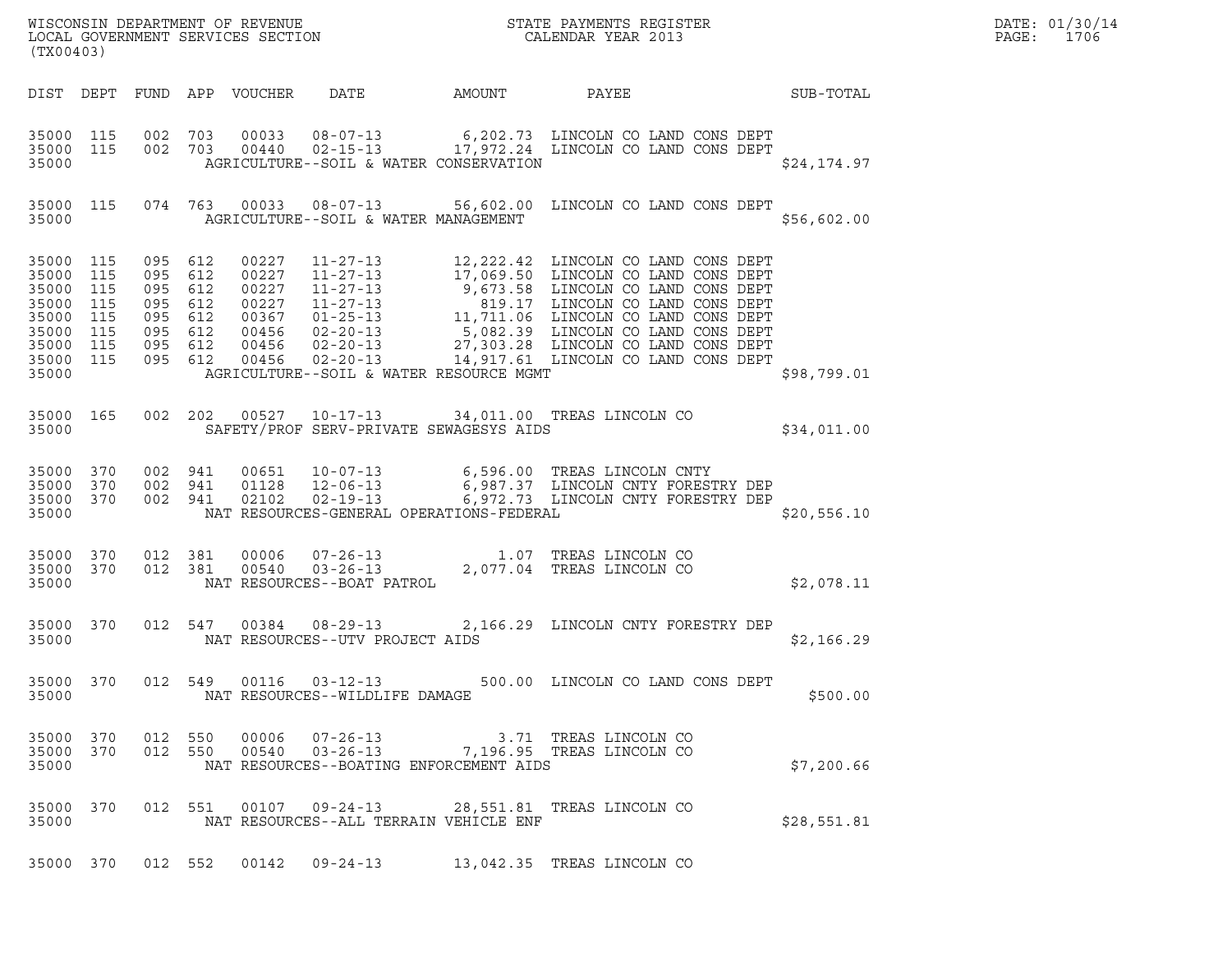|       | DATE: 01/30/14 |
|-------|----------------|
| PAGE: | 1707           |

| (TX00403)                                                            |                                               |                                                                |                          |                                                             |                                                                                                                  |           |                                                                                                                                                                                                                                                                              |               | DATE: 01/30/14<br>$\mathtt{PAGE:}$<br>1707 |
|----------------------------------------------------------------------|-----------------------------------------------|----------------------------------------------------------------|--------------------------|-------------------------------------------------------------|------------------------------------------------------------------------------------------------------------------|-----------|------------------------------------------------------------------------------------------------------------------------------------------------------------------------------------------------------------------------------------------------------------------------------|---------------|--------------------------------------------|
|                                                                      |                                               |                                                                |                          | DIST DEPT FUND APP VOUCHER                                  | DATE                                                                                                             | AMOUNT    | PAYEE SUB-TOTAL                                                                                                                                                                                                                                                              |               |                                            |
|                                                                      |                                               |                                                                |                          |                                                             | 35000 NAT RESOURCES--SNOWMOBILE ENFORCEMENT                                                                      |           |                                                                                                                                                                                                                                                                              | \$13,042.35   |                                            |
| 35000<br>35000<br>35000<br>35000<br>35000<br>35000 370<br>35000      | 370<br>370<br>370<br>370<br>370               | 012 553<br>012 553<br>012 553<br>012 553<br>012 553<br>012 553 |                          |                                                             | 00244 07-11-13<br>NAT RESOURCES--WILDLIFE DAMAGE CLAIMS                                                          |           | 00027 09-03-13 5,602.80 LINCOLN CO LAND CONS DEPT<br>00027 09-03-13 899.23 LINCOLN CO LAND CONS DEPT<br>00087 01-24-13 4,042.25 LINCOLN CO LAND CONS DEPT<br>0016 03-12-13 4,042.25 LINCOLN CO LAND CONS DEPT<br>00116 03-12-13 6,83.3<br>2,604.88 LINCOLN CO LAND CONS DEPT | \$20,066.35   |                                            |
| 35000                                                                | 35000 370                                     | 35000 370 012 563<br>012 563                                   |                          |                                                             | NAT RESOURCES--COUNTY CONSERVATION AIDS                                                                          |           | 01160  12-12-13  2,446.00 TREAS LINCOLN CNTY<br>01798  01-14-13  2,446.00 LINCOLN CNTY FORESTRY DEP                                                                                                                                                                          | \$4,892.00    |                                            |
| 35000                                                                | 35000 370                                     |                                                                |                          |                                                             | NAT RESOURCES--RECREATION AIDS-FISH                                                                              |           | 012 564 00245 04-05-13 5,008.72 LINCOLN CO LAND CONS DEPT                                                                                                                                                                                                                    | \$5,008.72    |                                            |
| 35000                                                                | 35000 370                                     | 012 566                                                        |                          |                                                             | NAT RESOURCES-FOREST CROP/MANAGED FOREST                                                                         |           | 00001  09-24-13  66,796.86  TREAS LINCOLN CO                                                                                                                                                                                                                                 | \$66,796.86   |                                            |
| 35000                                                                | 35000 370<br>35000 370                        | 012 572<br>012 572                                             |                          | 00004<br>00013                                              | $09 - 26 - 13$<br>NAT RESOURCES--URBAN FORESTRY/CO FORESTS                                                       |           | 04-03-13 50,530.95 TREAS LINCOLN CO<br>17,000.00 TREAS LINCOLN CO                                                                                                                                                                                                            | \$67,530.95   |                                            |
| 35000<br>35000<br>35000<br>35000<br>35000<br>35000<br>35000<br>35000 | 370<br>370<br>370<br>370<br>370<br>370<br>370 | 012 575<br>012<br>012<br>012<br>012 575<br>012<br>012 575      | 575<br>575<br>575<br>575 | 00105<br>00125<br>00521<br>02088<br>02231<br>03170<br>03321 | NAT RESOURCES--SNOWMOBILE TRAIL AIDS                                                                             |           | 39, 218.75 LINCOLN CNTY FORESTRY DEP<br>08-05-13 39, 262.50 LINCOLN CNTY FORESTRY DEP<br>09-16-13 27, 557.24 TREAS LINCOLN CNTY<br>02-12-13 17, 696.61 LINCOLN CNTY FORESTRY DEP<br>03-04-13 1, 839.92 LINCOLN CNTY FORESTRY DEP<br>05-2                                     | \$165, 455.42 |                                            |
| 35000<br>35000<br>35000<br>35000<br>35000                            | 370<br>370<br>370<br>370                      | 012<br>012<br>012<br>012 576                                   | 576<br>576<br>576        | 00103<br>00104<br>00650<br>00652                            | $08 - 05 - 13$<br>$08 - 05 - 13$<br>$10 - 07 - 13$<br>$10 - 07 - 13$<br>NAT RESOURCES--ALL-TERRAIN VEHICLE TRAIL | 10,002.00 | 13,337.50 LINCOLN CNTY FORESTRY DEP<br>LINCOLN CNTY FORESTRY DEP<br>1,649.00 LINCOLN CNTY FORESTRY DEP<br>6,660.00 LINCOLN CNTY FORESTRY DEP                                                                                                                                 | \$31,648.50   |                                            |
| 35000<br>35000<br>35000                                              | 370<br>370                                    | 012<br>012                                                     | 577<br>577               | 00124<br>00652                                              | $08 - 05 - 13$<br>$10 - 07 - 13$<br>NAT RESOURCES--ALL-TERRAIN VEHICLE TRAIL                                     |           | 10,002.00 LINCOLN CNTY FORESTRY DEP<br>10,007.50 LINCOLN CNTY FORESTRY DEP                                                                                                                                                                                                   | \$20,009.50   |                                            |
| 35000 370                                                            |                                               | 012 678                                                        |                          | 00867                                                       | $11 - 04 - 13$                                                                                                   |           | 25,766.67 LINCOLN CO LAND CONS DEPT                                                                                                                                                                                                                                          |               |                                            |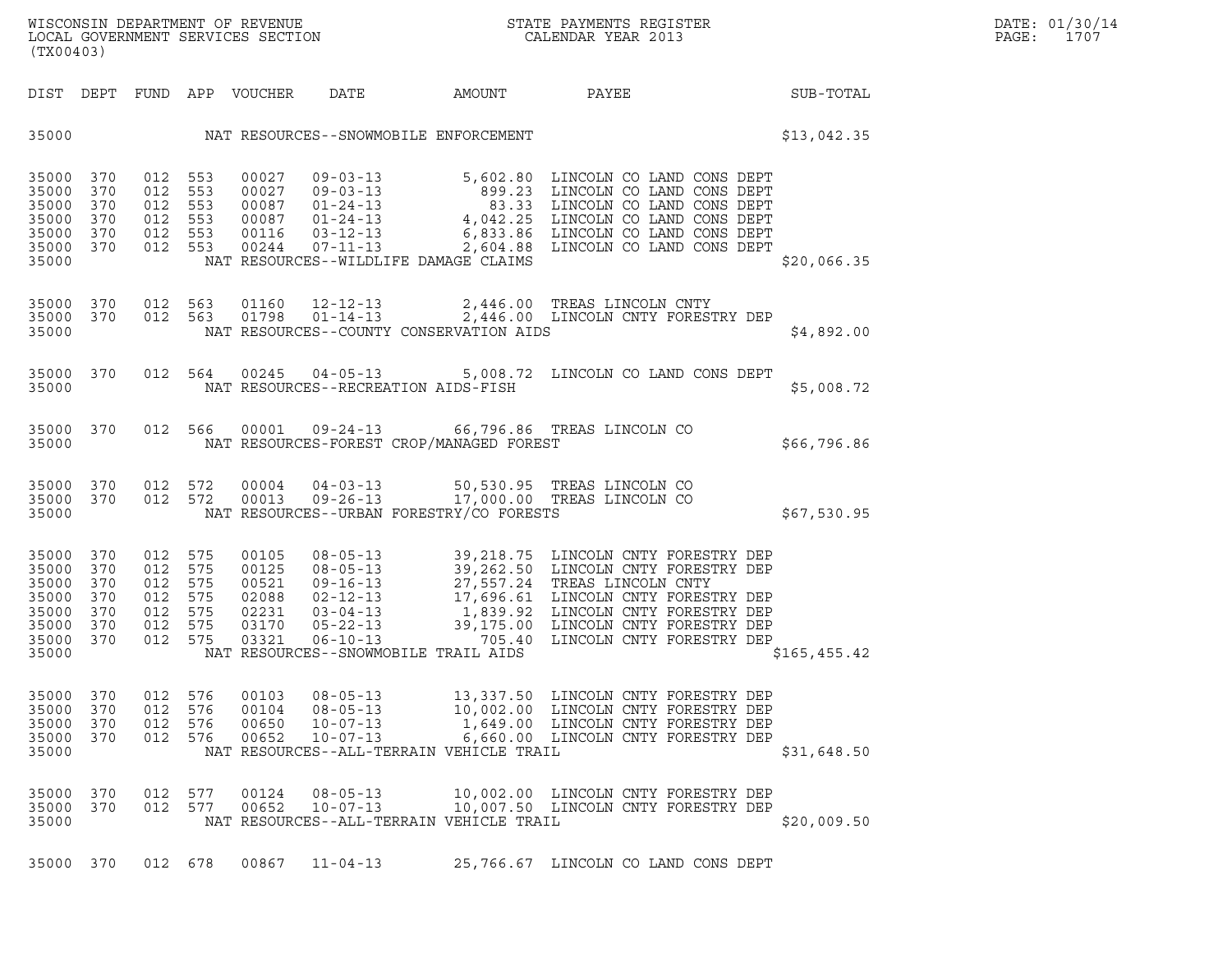| (TX00403)                                                                                                         |                                                                                  |                                                                                      |                                                                           |                                                                                                          |                                                                                                                                                                                                                                                         | ${\tt WISCO} {\tt NSM} {\tt NEDAR} {\tt TMB} {\tt NFWENT} {\tt NFWENT} {\tt STATE} {\tt PAYMENTS} {\tt REGISTER} {\tt LOCALENDAR} {\tt YEAR} {\tt 2013}$ |                                                                                                                                                                                                                                                                      |                | DATE: 01/30/14<br>PAGE:<br>1708 |
|-------------------------------------------------------------------------------------------------------------------|----------------------------------------------------------------------------------|--------------------------------------------------------------------------------------|---------------------------------------------------------------------------|----------------------------------------------------------------------------------------------------------|---------------------------------------------------------------------------------------------------------------------------------------------------------------------------------------------------------------------------------------------------------|----------------------------------------------------------------------------------------------------------------------------------------------------------|----------------------------------------------------------------------------------------------------------------------------------------------------------------------------------------------------------------------------------------------------------------------|----------------|---------------------------------|
|                                                                                                                   |                                                                                  |                                                                                      |                                                                           | DIST DEPT FUND APP VOUCHER                                                                               | DATE                                                                                                                                                                                                                                                    | AMOUNT                                                                                                                                                   | PAYEE                                                                                                                                                                                                                                                                | SUB-TOTAL      |                                 |
| 35000<br>35000<br>35000<br>35000                                                                                  | 370<br>370<br>370                                                                | 012 678<br>012<br>012 678                                                            | 678                                                                       | 00972<br>02061<br>02233                                                                                  | $02 - 11 - 13$<br>$03 - 04 - 13$                                                                                                                                                                                                                        | NAT RESOURCES--INVASIVE AQUATICE SPECIES                                                                                                                 | 11-21-13 23,504.68 LINCOLN CO LAND CONS DEPT<br>2,186.24 LINCOLN CO LAND CONS DEPT<br>46,629.67 LINCOLN CO LAND CONS DEPT                                                                                                                                            | \$98,087.26    |                                 |
| 35000 395<br>35000                                                                                                |                                                                                  |                                                                                      | 011 170                                                                   | 66653                                                                                                    | $02 - 28 - 13$                                                                                                                                                                                                                                          | TRANSPORTATION--COUNTY FOREST ROAD AIDS                                                                                                                  | 8,537.55 TREAS LINCOLN CO                                                                                                                                                                                                                                            | \$8,537.55     |                                 |
| 35000 395<br>35000                                                                                                |                                                                                  | 011 174                                                                              |                                                                           | 70025                                                                                                    | 03-29-13<br>TRANSPORTATION--FLOOD DAMAGE AID                                                                                                                                                                                                            |                                                                                                                                                          | 24,284.07 TREAS LINCOLN CO                                                                                                                                                                                                                                           | \$24, 284.07   |                                 |
| 35000<br>35000<br>35000<br>35000<br>35000<br>35000<br>35000<br>35000 395<br>35000                                 | 395<br>395<br>395<br>395<br>395<br>395<br>395                                    | 011 185<br>011<br>011 185<br>011 185<br>011 185<br>011 185<br>011 185<br>011 185     | 185                                                                       | 61732<br>65362<br>67000<br>75877<br>75877<br>77651<br>92058<br>93707                                     | $01 - 14 - 13$<br>$02 - 19 - 13$<br>$03 - 04 - 13$<br>$05 - 28 - 13$<br>$05 - 28 - 13$<br>$06 - 17 - 13$<br>$10 - 28 - 13$<br>$11 - 12 - 13$                                                                                                            | TRANSPORTATION--HIGHWAY SAFETY-FEDERAL                                                                                                                   | 2,148.44 TREAS LINCOLN CO<br>1,558.80 TREAS LINCOLN CO<br>1,320.56 TREAS LINCOLN CO<br>1,320.56 IREAD DINCOLN CO<br>1,767.84 TREAS LINCOLN CO<br>2,168.57 TREAS LINCOLN CO<br>3,077.64 TREAS LINCOLN CO<br>2,335.92 LINCOLN CO<br>CLERK<br>1,935.28 TREAS LINCOLN CO | \$16,313.05    |                                 |
| 35000<br>35000<br>35000<br>35000                                                                                  | 395<br>395<br>395                                                                | 011 190<br>011 190<br>011 190                                                        |                                                                           | 68035<br>82035<br>94035                                                                                  | $01 - 07 - 13$<br>$07 - 01 - 13$<br>$10 - 07 - 13$                                                                                                                                                                                                      | TRANSPORTATION--GENERAL TRANSP AIDS-GTA                                                                                                                  | 256,487.27 COUNTY OF LINCOLN<br>512,974.54 COUNTY OF LINCOLN<br>256,487.28 COUNTY OF LINCOLN                                                                                                                                                                         | \$1,025,949.09 |                                 |
| 35000 410<br>35000                                                                                                |                                                                                  | 002 116                                                                              |                                                                           | 11357                                                                                                    | $11 - 05 - 13$<br>CORRECTIONS--LOCAL AID                                                                                                                                                                                                                |                                                                                                                                                          | 23, 273.25 TREAS LINCOLN CO                                                                                                                                                                                                                                          | \$23, 273.25   |                                 |
| 35000<br>35000<br>35000<br>35000<br>35000<br>35000<br>35000<br>35000<br>35000<br>35000<br>35000<br>35000<br>35000 | 435<br>435<br>435<br>435<br>435<br>435<br>435<br>435<br>435<br>435<br>435<br>435 | 005 000<br>005<br>005<br>005<br>005<br>005<br>005<br>005<br>005<br>005<br>005<br>005 | 000<br>000<br>000<br>000<br>000<br>000<br>000<br>000<br>000<br>000<br>000 | 90310<br>90314<br>90318<br>90321<br>90323<br>90325<br>90326<br>90400<br>90403<br>90406<br>90408<br>90411 | $01 - 01 - 13$<br>$02 - 01 - 13$<br>$03 - 01 - 13$<br>$04 - 01 - 13$<br>$05 - 01 - 13$<br>$06 - 01 - 13$<br>$07 - 02 - 13$<br>$07 - 01 - 13$<br>$09 - 01 - 13$<br>$10 - 01 - 13$<br>$11 - 01 - 13$<br>$12 - 01 - 13$<br>HEALTH SERVICES--STATE/FED AIDS | 8,668.00<br>35,898.00<br>13,222.00<br>186,500.00<br>34,154.00<br>24,087.00<br>35,803.00<br>15,206.00<br>1,644.00                                         | 20,020.00 LINCOLN CO<br>21,741.00 LINCOLN CO<br>20,866.00 LINCOLN CO<br>LINCOLN CO<br>LINCOLN CO<br>LINCOLN CO<br>LINCOLN CO<br>LINCOLN CO<br>LINCOLN CO<br>LINCOLN CO<br>LINCOLN CO<br>LINCOLN CO                                                                   | \$417,809.00   |                                 |
| 35000<br>35000                                                                                                    | 435                                                                              | 005                                                                                  | 163                                                                       | 01LGS                                                                                                    | $11 - 18 - 13$                                                                                                                                                                                                                                          | HS--PREPAID MEDICAL TRANSPORT REIMBURSE                                                                                                                  | 33,400.00 LINCOLN COUNTY EMERGENCY                                                                                                                                                                                                                                   | \$33,400.00    |                                 |

35000 437 005 000 00000 01-06-13 47,055.50 LINCOLN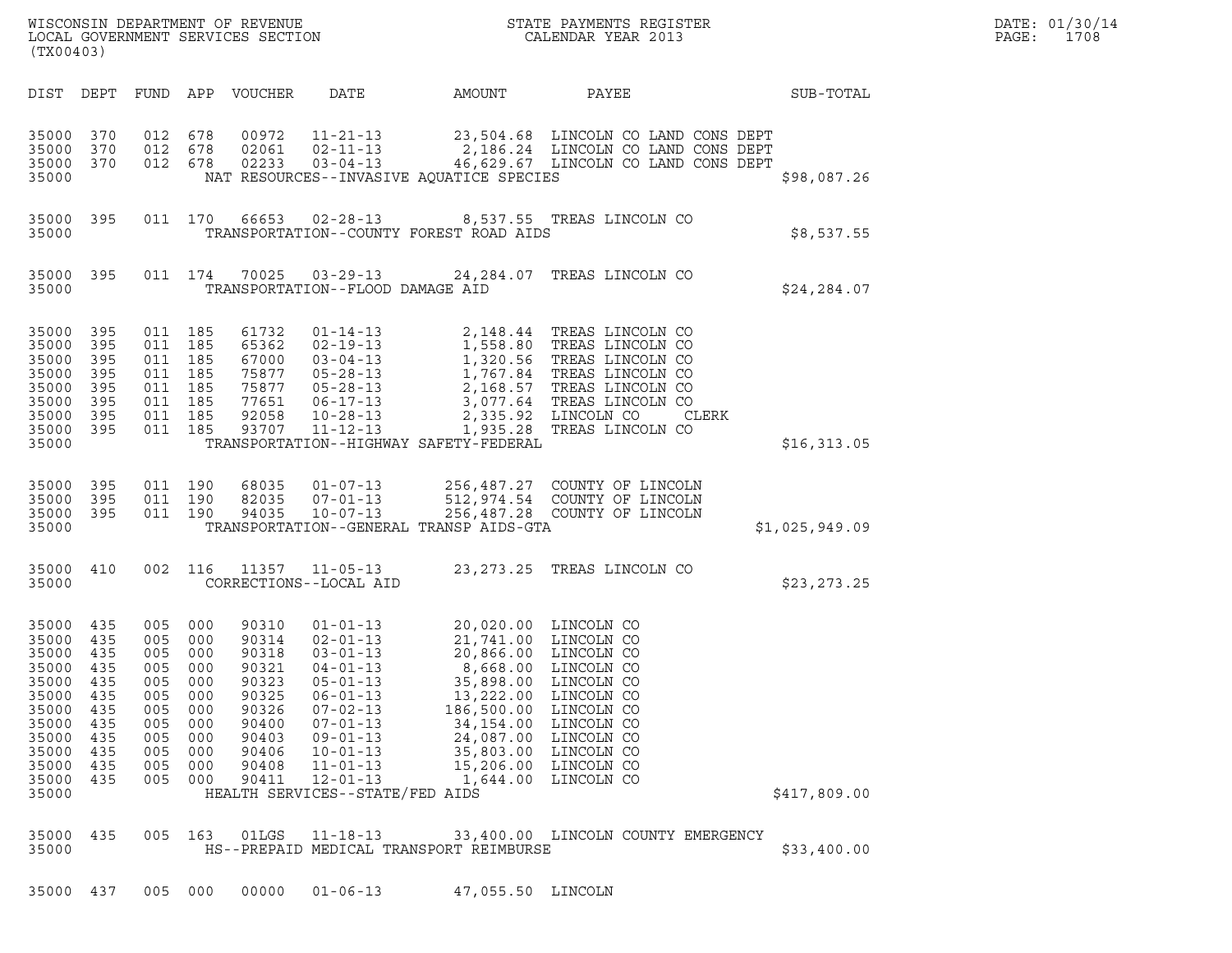| (TX00403)                        |                          |                          |                          |                                  |                                                                       |                                                    |                                                                                         |              |
|----------------------------------|--------------------------|--------------------------|--------------------------|----------------------------------|-----------------------------------------------------------------------|----------------------------------------------------|-----------------------------------------------------------------------------------------|--------------|
| DIST                             | DEPT                     | FUND APP                 |                          | VOUCHER                          | DATE                                                                  | AMOUNT                                             | PAYEE                                                                                   | SUB-TOTAL    |
| 35000<br>35000<br>35000<br>35000 | 437<br>437<br>437<br>437 | 005<br>005<br>005<br>005 | 000<br>000<br>000<br>000 | 00000<br>00000<br>00000<br>00000 | $01 - 22 - 13$<br>$02 - 05 - 13$<br>$03 - 28 - 13$<br>$03 - 05 - 13$  | 4,187.00 LINCOLN<br>42,792.27 LINCOLN<br>29,243.01 | 56,855.58 LINCOLN CHILD SUPPORT<br>LINCOLN                                              |              |
| 35000<br>35000                   | 437<br>437               | 005<br>005               | 000<br>000               | 00000<br>00000                   | $03 - 19 - 13$<br>$04 - 30 - 13$                                      | 490.23<br>51,415.28 LINCOLN                        | LINCOLN CHILD SUPPORT                                                                   |              |
| 35000<br>35000<br>35000          | 437<br>437<br>437        | 005<br>005<br>005        | 000<br>000<br>000        | 00000<br>00000<br>00000          | $04 - 05 - 13$<br>$04 - 23 - 13$                                      | 14,929.00 LINCOLN                                  | 43,738.01 LINCOLN CHILD SUPPORT<br>68,668.34 LINCOLN CHILD SUPPORT                      |              |
| 35000<br>35000                   | 437<br>437               | 005<br>005               | 000<br>000               | 00000<br>00000                   | $04 - 05 - 13$<br>$05 - 11 - 13$<br>$05 - 07 - 13$                    | 44,650.30 LINCOLN                                  | 19,880.88 LINCOLN CHILD SUPPORT                                                         |              |
| 35000<br>35000<br>35000<br>35000 | 437<br>437<br>437<br>437 | 005<br>005<br>005<br>005 | 000<br>000<br>000<br>000 | 00000<br>00000<br>00000<br>00000 | $06 - 30 - 13$<br>$06 - 31 - 13$<br>$06 - 05 - 13$<br>$07 - 08 - 13$  | 17,555.59 LINCOLN<br>10,700.38 LINCOLN             | 370.54 LINCOLN<br>106.55 LINCOLN                                                        |              |
| 35000<br>35000<br>35000          | 437<br>437<br>437        | 005<br>005<br>005        | 000<br>000<br>000        | 00000<br>00000<br>00000          | $07 - 05 - 13$<br>$07 - 07 - 13$<br>$08 - 30 - 13$                    | 15,794.51 LINCOLN                                  | 3,357.00 LINCOLN CHILD SUPPORT<br>50,770.55 LINCOLN CHILD SUPPORT                       |              |
| 35000<br>35000<br>35000<br>35000 | 437<br>437<br>437<br>437 | 005<br>005<br>005<br>005 | 000<br>000<br>000<br>000 | 00000<br>00000<br>00000<br>00000 | $08 - 05 - 13$<br>$08 - 05 - 13$<br>$09 - 22 - 13$<br>$10 - 26 - 13$  | 21,681.23 LINCOLN<br>24,920.95 LINCOLN             | 19,832.20 LINCOLN CHILD SUPPORT<br>22, 255.11 LINCOLN CHILD SUPPORT                     |              |
| 35000<br>35000<br>35000          | 437<br>437<br>437        | 005<br>005<br>005        | 000<br>000<br>000        | 00000<br>00000<br>00000          | $10 - 05 - 13$<br>$10 - 30 - 13$<br>$11 - 06 - 13$                    |                                                    | 61,663.77 LINCOLN CHILD SUPPORT<br>19,538.78 LINCOLN CHILD SUPPORT<br>80,380.47 LINCOLN |              |
| 35000<br>35000<br>35000          | 437<br>437<br>437        | 005<br>005<br>005        | 000<br>000<br>000        | 00000<br>00000<br>00000          | $11 - 05 - 13$<br>$11 - 10 - 13$<br>$12 - 28 - 13$                    | 57,641.21 LINCOLN                                  | 20,249.01 LINCOLN CHILD SUPPORT<br>177.00 LINCOLN                                       |              |
| 35000                            |                          |                          |                          |                                  |                                                                       | CHILDREN & FAMILIES--STATE/FEDERAL AIDS            |                                                                                         | \$850,900.25 |
| 35000<br>35000                   | 455                      | 002                      | 221                      | 04843                            | $07 - 30 - 13$                                                        | 120.00<br>JUSTICE--LAW ENFORCEMENT SERVICES AID    | TREAS LINCOLN CNTY                                                                      | \$120.00     |
| 35000<br>35000<br>35000          | 455<br>455               | 002<br>002               | 231<br>231               | 00371<br>00680                   | $02 - 11 - 13$<br>$02 - 26 - 13$<br>JUSTICE--LAW ENFORCEMENT TRAINING | 6,720.00<br>2,982.15                               | TREAS LINCOLN CNTY<br>TREAS LINCOLN CNTY                                                | \$9,702.15   |
| 35000<br>35000                   | 455                      | 002                      | 503                      | 00035                            | $03 - 12 - 13$<br>JUSTICE--VICTIM/WITNESS SERVICES AID                | 14,488.27                                          | TREAS LINCOLN CO                                                                        | \$14,488.27  |
| 35000<br>35000                   | 455                      | 002                      | 532                      | 04768                            | $07 - 30 - 13$                                                        | JUSTICE--VICTIM/WITNESS ASSISTANCE SERV            | 14,126.99 TREAS LINCOLN CO                                                              | \$14,126.99  |
| 35000<br>35000                   | 465                      | 002                      | 305                      | 00315                            | $01 - 16 - 13$                                                        | MILITARY AFFAIRS-EMER MGMT-DISASTER RECO           | 4,375.00 TREAS LINCOLN CO                                                               | \$4,375.00   |

35000 465 002 308 00328 01-23-13 4,000.00 TREAS LINCOLN CO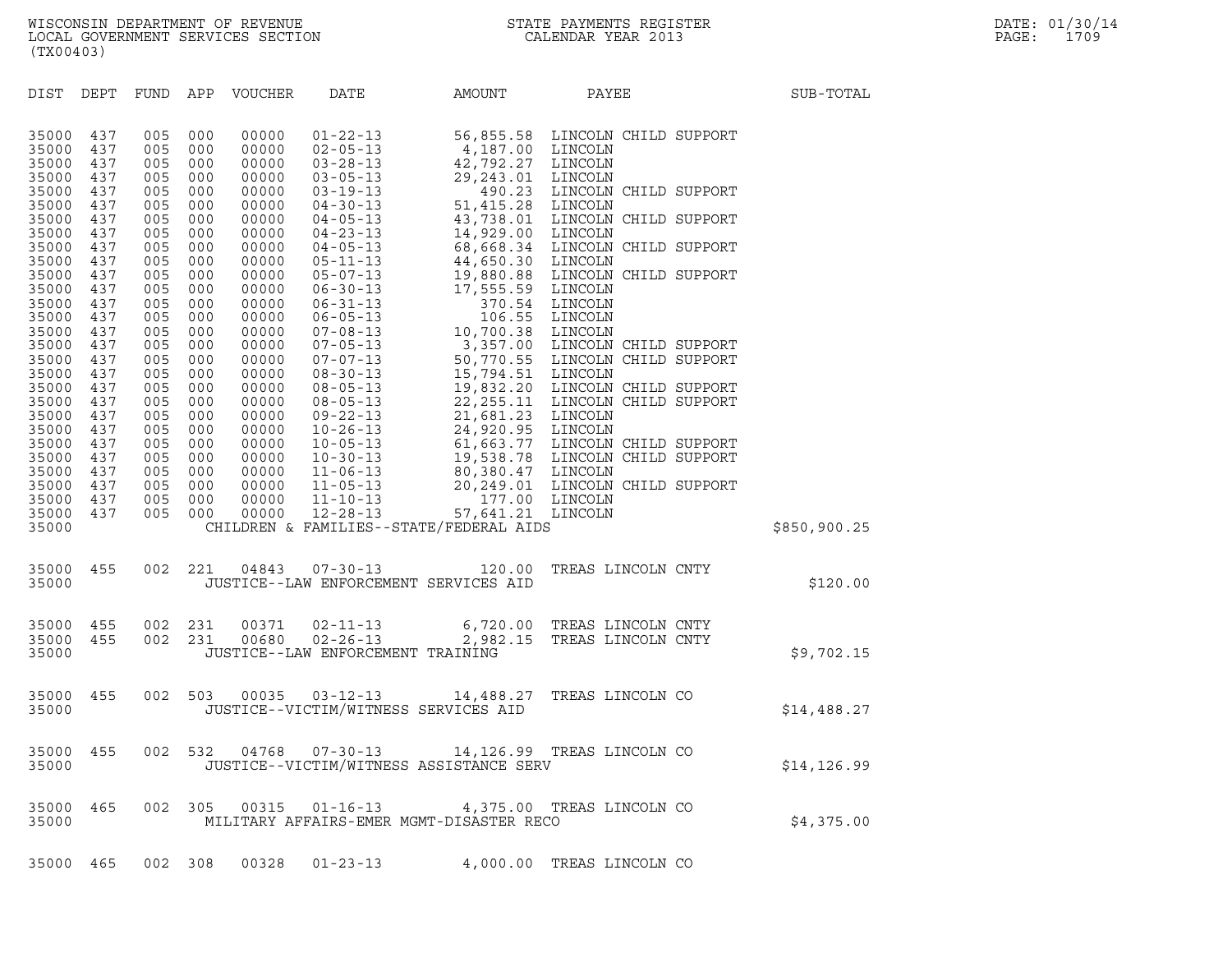| (TX00403)                                                                                                                                                 |                                                                                                       |                                                                           |                                                                                                                                  |                                                                                                                                              |                                                                                                                                                                                                                      |                                                                                                                                                                | % WISCONSIN DEPARTMENT OF REVENUE $$\tt STATE~PAYMENTS~REGISTER$ LOCAL GOVERNMENT SERVICES SECTION $$\tt CALENDAR~YEAR~2013$$                                                                                                                                                                                                                                                                                     |                        |
|-----------------------------------------------------------------------------------------------------------------------------------------------------------|-------------------------------------------------------------------------------------------------------|---------------------------------------------------------------------------|----------------------------------------------------------------------------------------------------------------------------------|----------------------------------------------------------------------------------------------------------------------------------------------|----------------------------------------------------------------------------------------------------------------------------------------------------------------------------------------------------------------------|----------------------------------------------------------------------------------------------------------------------------------------------------------------|-------------------------------------------------------------------------------------------------------------------------------------------------------------------------------------------------------------------------------------------------------------------------------------------------------------------------------------------------------------------------------------------------------------------|------------------------|
|                                                                                                                                                           |                                                                                                       |                                                                           |                                                                                                                                  | DIST DEPT FUND APP VOUCHER                                                                                                                   | DATE                                                                                                                                                                                                                 |                                                                                                                                                                |                                                                                                                                                                                                                                                                                                                                                                                                                   | AMOUNT PAYEE SUB-TOTAL |
| 35000 465<br>35000                                                                                                                                        |                                                                                                       |                                                                           |                                                                                                                                  |                                                                                                                                              |                                                                                                                                                                                                                      | MILITARY AFFAIRS-EMER MGMT-RESPONSE EOMT                                                                                                                       | 002 308 00859 12-03-13 4,217.00 TREAS LINCOLN CO                                                                                                                                                                                                                                                                                                                                                                  | \$8,217.00             |
| 35000 465<br>35000 465<br>35000                                                                                                                           |                                                                                                       | 002 337                                                                   |                                                                                                                                  | 002 337 00684                                                                                                                                |                                                                                                                                                                                                                      | MILITARY AFFAIRS-EMERGENCY MGMT PLANNING                                                                                                                       |                                                                                                                                                                                                                                                                                                                                                                                                                   | \$7,237.00             |
| 35000 465<br>35000 465<br>35000<br>35000<br>35000<br>35000 465<br>35000                                                                                   | 465<br>465<br>465                                                                                     |                                                                           | 002 342<br>002 342<br>002 342<br>002 342<br>002 342<br>002 342                                                                   | 00225<br>00284<br>00315<br>00375<br>00578<br>00755                                                                                           |                                                                                                                                                                                                                      | MILITARY AFFAIRS-EMERGENCY MGMT-FED FUND                                                                                                                       |                                                                                                                                                                                                                                                                                                                                                                                                                   | \$68,545.73            |
| 35000 485<br>35000                                                                                                                                        |                                                                                                       |                                                                           |                                                                                                                                  | 002 127 05202                                                                                                                                | VETERANS AFFAIRS GRANTS                                                                                                                                                                                              |                                                                                                                                                                | 06-06-13 1,000.00 TREAS LINCOLN CNTY                                                                                                                                                                                                                                                                                                                                                                              | \$1,000.00             |
| 35000 485<br>35000                                                                                                                                        |                                                                                                       |                                                                           |                                                                                                                                  | 082 267 05202                                                                                                                                |                                                                                                                                                                                                                      | VETERANS AFFAIRS--GRANTS TO COUNTIES                                                                                                                           | 06-06-13 4,500.00 TREAS LINCOLN CNTY                                                                                                                                                                                                                                                                                                                                                                              | \$4,500.00             |
| 35000 485<br>35000                                                                                                                                        |                                                                                                       |                                                                           |                                                                                                                                  | 083 370 05202                                                                                                                                |                                                                                                                                                                                                                      | VETERANS AFFAIRS--GRANTS TO COUNTIES                                                                                                                           | 06-06-13 4,500.00 TREAS LINCOLN CNTY                                                                                                                                                                                                                                                                                                                                                                              | \$4,500.00             |
| 35000 505<br>35000                                                                                                                                        |                                                                                                       |                                                                           |                                                                                                                                  | 002 116 01314                                                                                                                                | DOA--LAND INFORMATION BOARD GRANTS                                                                                                                                                                                   |                                                                                                                                                                | 09-06-13 11,204.00 LINCOLN CO LAND CONS DEPT                                                                                                                                                                                                                                                                                                                                                                      | \$11,204.00            |
| 35000 505<br>35000<br>35000<br>35000<br>35000<br>35000<br>35000<br>35000<br>35000<br>35000<br>35000<br>35000<br>35000<br>35000<br>35000<br>35000<br>35000 | 505<br>505<br>505<br>505<br>505<br>505<br>505<br>505<br>505<br>505<br>505<br>505<br>505<br>505<br>505 | 002<br>002<br>002<br>002<br>002<br>002<br>002<br>002<br>002<br>002<br>002 | 002 155<br>002 155<br>002 155<br>002 155<br>002 155<br>155<br>155<br>155<br>155<br>155<br>155<br>155<br>155<br>155<br>155<br>155 | 60295<br>60295<br>60376<br>60376<br>60451<br>60451<br>60519<br>60519<br>60593<br>60593<br>60667<br>60667<br>60734<br>60734<br>60811<br>60811 | $02 - 06 - 13$<br>$02 - 06 - 13$<br>$03 - 11 - 13$<br>$03 - 11 - 13$<br>$04 - 08 - 13$<br>$04 - 08 - 13$<br>$05 - 07 - 13$<br>$05 - 07 - 13$<br>$06 - 06 - 13$<br>$06 - 06 - 13$<br>$07 - 09 - 13$<br>$07 - 09 - 13$ | 3,239.87<br>3,211.17<br>2,901.75<br>1,640.21<br>1,949.05<br>622.17<br>1,827.62<br>649.52<br>721.43<br>416.38<br>717.27<br>DOA-HOUSING ASSISTANCE-FEDERAL FUNDS | 12-09-13<br>12-09-13<br>12-09-13<br>12-09-13<br>2,067.24<br>TREAS LINCOLN CO<br>01-08-13<br>3,514.95<br>TREAS LINCOLN CO<br>2,067.24<br>TREAS LINCOLN CO<br>1,905.46 TREAS LINCOLN CO<br>TREAS LINCOLN CO<br>TREAS LINCOLN CO<br>TREAS LINCOLN CO<br>TREAS LINCOLN CO<br>TREAS LINCOLN CO<br>TREAS LINCOLN CO<br>TREAS LINCOLN CO<br>TREAS LINCOLN CO<br>TREAS LINCOLN CO<br>TREAS LINCOLN CO<br>TREAS LINCOLN CO | \$26,680.04            |
| 35000 505                                                                                                                                                 |                                                                                                       |                                                                           | 035 371                                                                                                                          | 60162                                                                                                                                        | $10 - 08 - 13$                                                                                                                                                                                                       | 850.94                                                                                                                                                         | TREAS LINCOLN CO                                                                                                                                                                                                                                                                                                                                                                                                  |                        |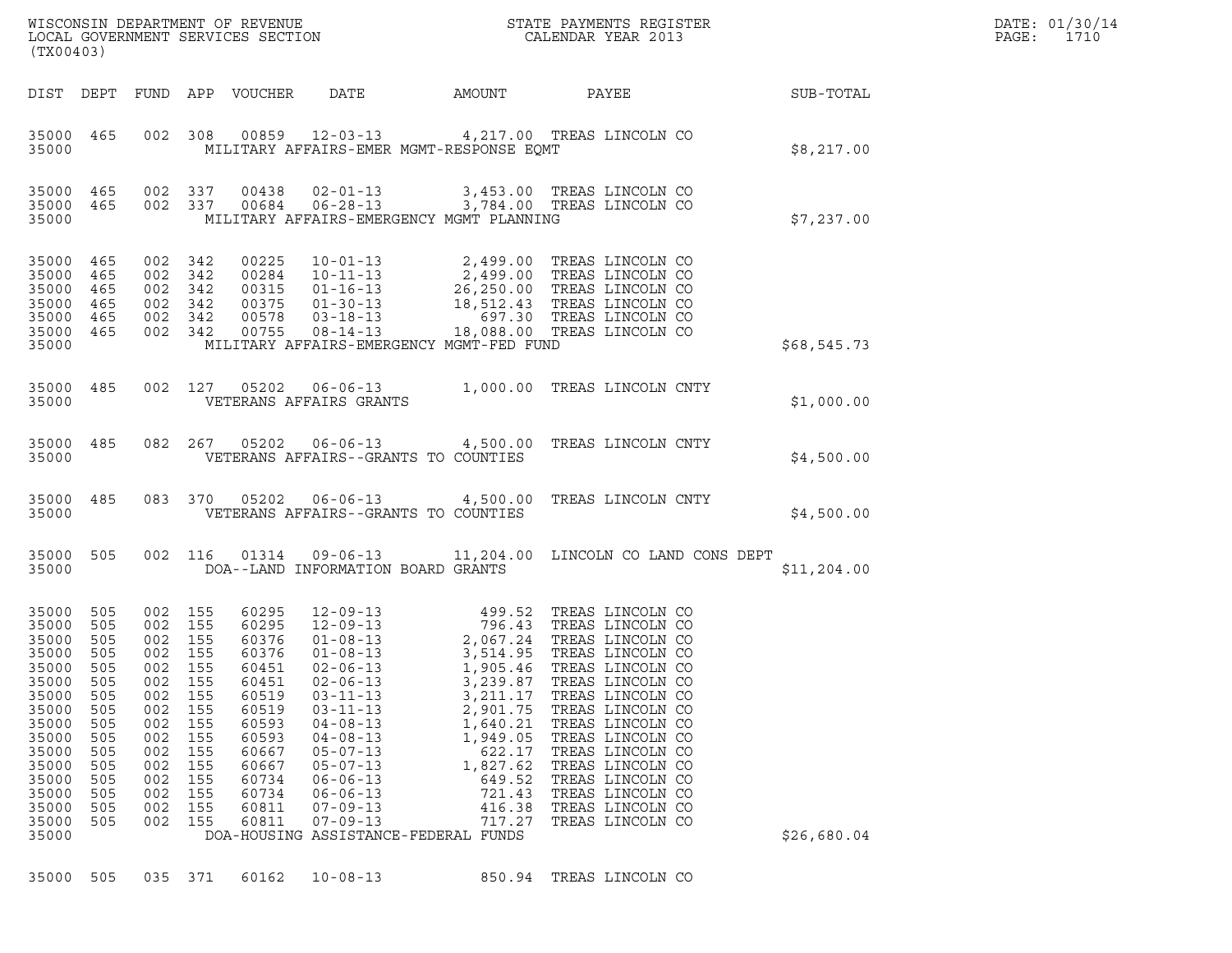| (TX00403)                                                                                                                                                                                                                                                             |                                                                                                                                                                                                                              |                                                                                                                                                                                                                                                                                                                                                                                                                                                                           |                                                                                                                                                          |                                                                                                                                                                                                                                                                                                                                                         |                |
|-----------------------------------------------------------------------------------------------------------------------------------------------------------------------------------------------------------------------------------------------------------------------|------------------------------------------------------------------------------------------------------------------------------------------------------------------------------------------------------------------------------|---------------------------------------------------------------------------------------------------------------------------------------------------------------------------------------------------------------------------------------------------------------------------------------------------------------------------------------------------------------------------------------------------------------------------------------------------------------------------|----------------------------------------------------------------------------------------------------------------------------------------------------------|---------------------------------------------------------------------------------------------------------------------------------------------------------------------------------------------------------------------------------------------------------------------------------------------------------------------------------------------------------|----------------|
| DEPT<br>DIST                                                                                                                                                                                                                                                          | FUND<br>APP                                                                                                                                                                                                                  | VOUCHER<br>DATE                                                                                                                                                                                                                                                                                                                                                                                                                                                           | AMOUNT                                                                                                                                                   | PAYEE                                                                                                                                                                                                                                                                                                                                                   | SUB-TOTAL      |
| 35000<br>505<br>35000<br>505<br>35000<br>505<br>35000<br>505<br>35000<br>505<br>35000<br>505<br>35000<br>505<br>35000<br>505<br>35000<br>505<br>505<br>35000<br>35000<br>505<br>35000<br>505<br>35000<br>505<br>35000<br>505<br>35000<br>505<br>35000<br>505<br>35000 | 035<br>371<br>035<br>371<br>035<br>371<br>035<br>371<br>035<br>371<br>371<br>035<br>371<br>035<br>035<br>371<br>035<br>371<br>371<br>035<br>035<br>371<br>035<br>371<br>035<br>371<br>035<br>371<br>035<br>371<br>035<br>371 | 60162<br>$10 - 08 - 13$<br>60225<br>$11 - 06 - 13$<br>60295<br>$12 - 09 - 13$<br>60295<br>$12 - 09 - 13$<br>60295<br>$12 - 09 - 13$<br>60376<br>$01 - 08 - 13$<br>60376<br>$01 - 08 - 13$<br>60376<br>$01 - 08 - 13$<br>60451<br>$02 - 06 - 13$<br>60451<br>$02 - 06 - 13$<br>60519<br>$03 - 11 - 13$<br>60519<br>$03 - 11 - 13$<br>60593<br>$04 - 08 - 13$<br>60593<br>$04 - 08 - 13$<br>60667<br>$05 - 07 - 13$<br>60734<br>$06 - 06 - 13$<br>DOA--PUBLIC BENEFITS FUND | 506.30<br>355.85<br>$542.25$<br>$399.38$<br>$3,262.01$<br>3,262.01<br>976.30<br>1,398.77<br>899.90<br>1,289.30<br>805.98<br>1,154.74<br>774.95<br>118.10 | 4,719.95 TREAS LINCOLN CO<br>TREAS LINCOLN CO<br>TREAS LINCOLN CO<br>TREAS LINCOLN CO<br>TREAS LINCOLN CO<br>TREAS LINCOLN CO<br>TREAS LINCOLN CO<br>TREAS LINCOLN CO<br>TREAS LINCOLN CO<br>TREAS LINCOLN CO<br>TREAS LINCOLN CO<br>TREAS LINCOLN CO<br>TREAS LINCOLN CO<br>1,110.95 TREAS LINCOLN CO<br>3,173.90 TREAS LINCOLN CO<br>TREAS LINCOLN CO | \$22,339.57    |
| 35000<br>835<br>835<br>35000<br>35000                                                                                                                                                                                                                                 | 002<br>105<br>002<br>105                                                                                                                                                                                                     | 43805<br>$07 - 22 - 13$<br>80907 11-18-13<br>REVENUE--STATE SHARED REVENUES                                                                                                                                                                                                                                                                                                                                                                                               |                                                                                                                                                          | 152,552.67 TREAS LINCOLN CO<br>829,959.19 TREAS LINCOLN CO                                                                                                                                                                                                                                                                                              | \$982,511.86   |
| 835<br>35000<br>35000                                                                                                                                                                                                                                                 | 002<br>109                                                                                                                                                                                                                   | 01035<br>$07 - 22 - 13$<br>REVENUE--EXEMPT COMPUTER AID                                                                                                                                                                                                                                                                                                                                                                                                                   |                                                                                                                                                          | 30,087.00 TREAS LINCOLN CO                                                                                                                                                                                                                                                                                                                              | \$30,087.00    |
| 835<br>35000<br>835<br>35000<br>35000                                                                                                                                                                                                                                 | 002<br>302<br>002<br>302                                                                                                                                                                                                     | $07 - 22 - 13$<br>10051<br>$07 - 22 - 13$<br>11051<br>REVENUE-FIRST DOLLAR/SCHOOL LEVY CREDITS                                                                                                                                                                                                                                                                                                                                                                            |                                                                                                                                                          | 2,668,251.72 TREAS LINCOLN CO<br>657,072.07 TREAS LINCOLN CO                                                                                                                                                                                                                                                                                            | \$3,325,323.79 |
| 35000<br>835<br>35000                                                                                                                                                                                                                                                 | 021<br>363                                                                                                                                                                                                                   | 37190<br>$03 - 25 - 13$<br>REVENUE--LOTTERY CREDIT -                                                                                                                                                                                                                                                                                                                                                                                                                      |                                                                                                                                                          | 494,539.30 TREAS LINCOLN CO                                                                                                                                                                                                                                                                                                                             | \$494,539.30   |
| 35000                                                                                                                                                                                                                                                                 |                                                                                                                                                                                                                              | DISTRICT TOTAL APPROPRIATIONS                                                                                                                                                                                                                                                                                                                                                                                                                                             |                                                                                                                                                          |                                                                                                                                                                                                                                                                                                                                                         | \$8,197,141.82 |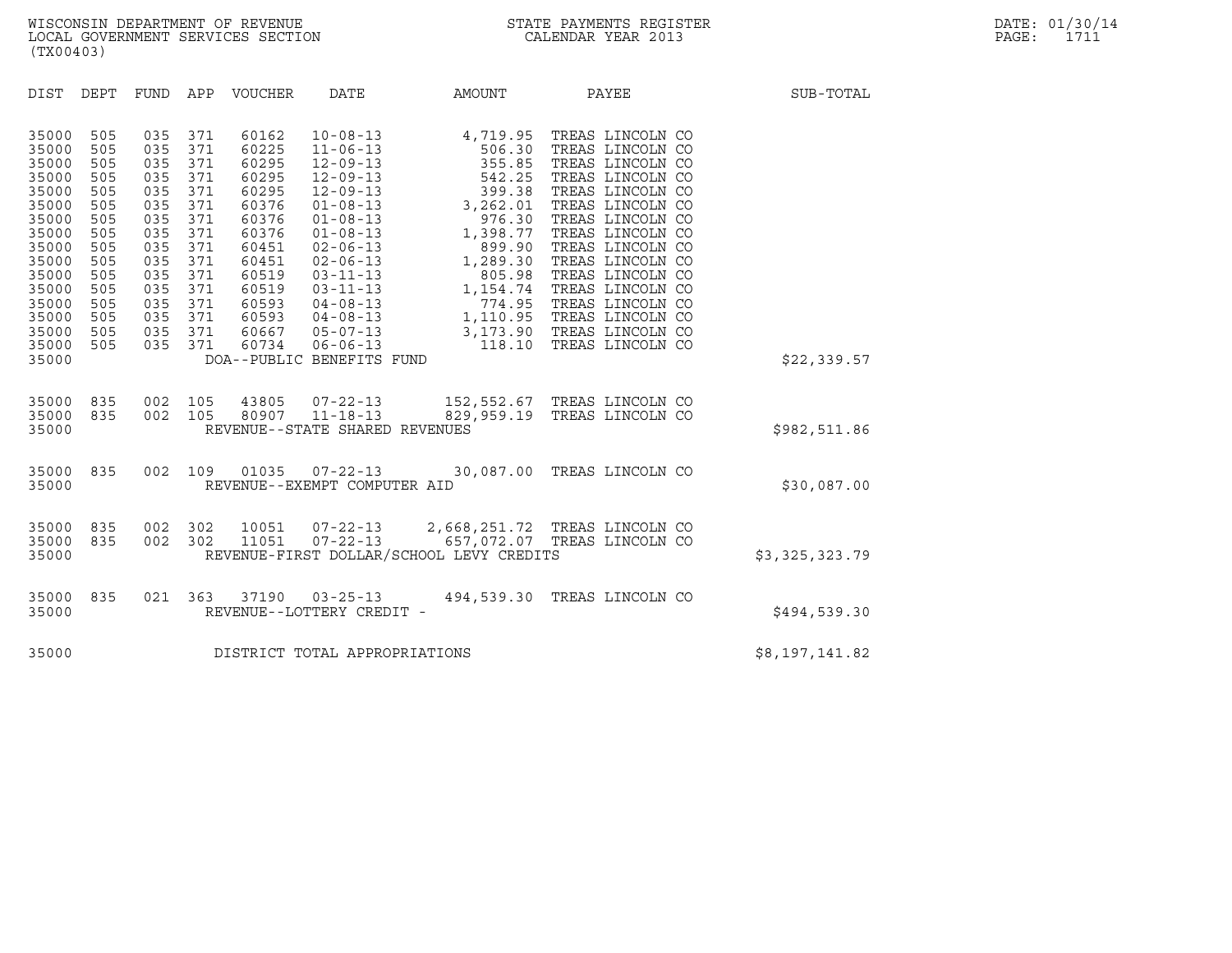| WISCONSIN DEPARTMENT OF REVENUE   | STATE PAYMENTS REGISTER | DATE: 01/30/14<br>1710 |
|-----------------------------------|-------------------------|------------------------|
| LOCAL GOVERNMENT SERVICES SECTION | CALENDAR YEAR 2013      | PAGE:                  |

| (TX00403)                                                 |                                     |                                                                                                                                                                                                                                                      |                   |             | DATE: 01/30/14<br>$\mathtt{PAGE}$ :<br>1712 |
|-----------------------------------------------------------|-------------------------------------|------------------------------------------------------------------------------------------------------------------------------------------------------------------------------------------------------------------------------------------------------|-------------------|-------------|---------------------------------------------|
|                                                           |                                     | DIST DEPT FUND APP VOUCHER DATE AMOUNT PAYEE                                                                                                                                                                                                         |                   | SUB-TOTAL   |                                             |
| 35002                                                     |                                     | 35002 165 002 225 00856 07-03-13 1,013.07 TREAS TN BIRCH<br>SAFETY/PROF SERV--FIRE INSURANCE DUES                                                                                                                                                    |                   | \$1,013.07  |                                             |
| 35002 370<br>35002 370<br>35002 370<br>35002 370<br>35002 |                                     | 000 001 01DNR 03-13-13 750.32 TREAS TOWN BIRCH<br>000 001 02DNR 07-03-13 496.35 TREAS TOWN BIRCH<br>000 001 03DNR 07-03-13 223.95 TREAS TOWN BIRCH<br>000 001 04DNR 10-23-13 769.50 TOWN BIRCH<br>NAT RESOURCES-SEVERANCE/YIELD/WITHDRAWAL           |                   | \$2, 240.12 |                                             |
| 35002 370<br>35002 370                                    |                                     | 002 503 15837 02-06-13 4,430.28 TREAS TN BIRCH<br>002 503 15837 02-06-13 916.25 TREAS TN BIRCH<br>35002 NAT RESOURCES--AIDS IN LIEU OF TAXES                                                                                                         | TOWN SHARE 118.92 | \$5,346.53  |                                             |
| 35002                                                     |                                     | $\begin{array}{cccccc} 35002 & 370 & 012 & 571 & 36405 & 06-10-13 & & & 822.48 & \text{TREAS TN BIRCH} \\ 35002 & 370 & 012 & 571 & 36405 & 06-10-13 & & & 2,036.03 & \text{TREAS TN BIRCH} \end{array}$<br>NAT RESOURCES--FOREST CROP/MFL/CO FOREST |                   | \$2,858.51  |                                             |
| 35002 370<br>35002 370<br>35002                           |                                     | 012 579 18582 04-15-13 188.70 TREAS TN BIRCH<br>012 579 18582 04-15-13 100.00 TREAS TOWN BIRCH<br>NAT RESOURCES--AIDS IN LIEU OF TAXES                                                                                                               |                   | \$288.70    |                                             |
| 35002 370<br>35002                                        |                                     | 074    670    40723    05-20-13    660.70    TREAS TN BIRCH<br>NAT RESOURCES--RU RECYCLING GRANT                                                                                                                                                     |                   | \$860.70    |                                             |
| 35002 395<br>35002 395<br>35002 395<br>35002 395<br>35002 |                                     | 011 191 70856 01-07-13 13,356.97 TOWN OF BIRCH<br>011 191 76856 04-01-13 13,356.97 TOWN OF BIRCH<br>011 191 84856 07-01-13 13,356.97 TOWN OF BIRCH<br>011 191 96856 10-07-13 13,356.97 TOWN OF BIRCH<br>TRANSPORTATION--GENERAL TRANSP AIDS-GTA      |                   | \$53,427.88 |                                             |
| 35002 835<br>35002 835<br>35002                           | REVENUE--STATE SHARED REVENUES      | 002 105 43787 07-22-13 4,895.06 TREAS TN BIRCH<br>002 105 80889 11-18-13 27,751.10 TREAS TN BIRCH                                                                                                                                                    |                   | \$32,646.16 |                                             |
|                                                           | 35002 DISTRICT TOTAL APPROPRIATIONS |                                                                                                                                                                                                                                                      |                   | \$98,681.67 |                                             |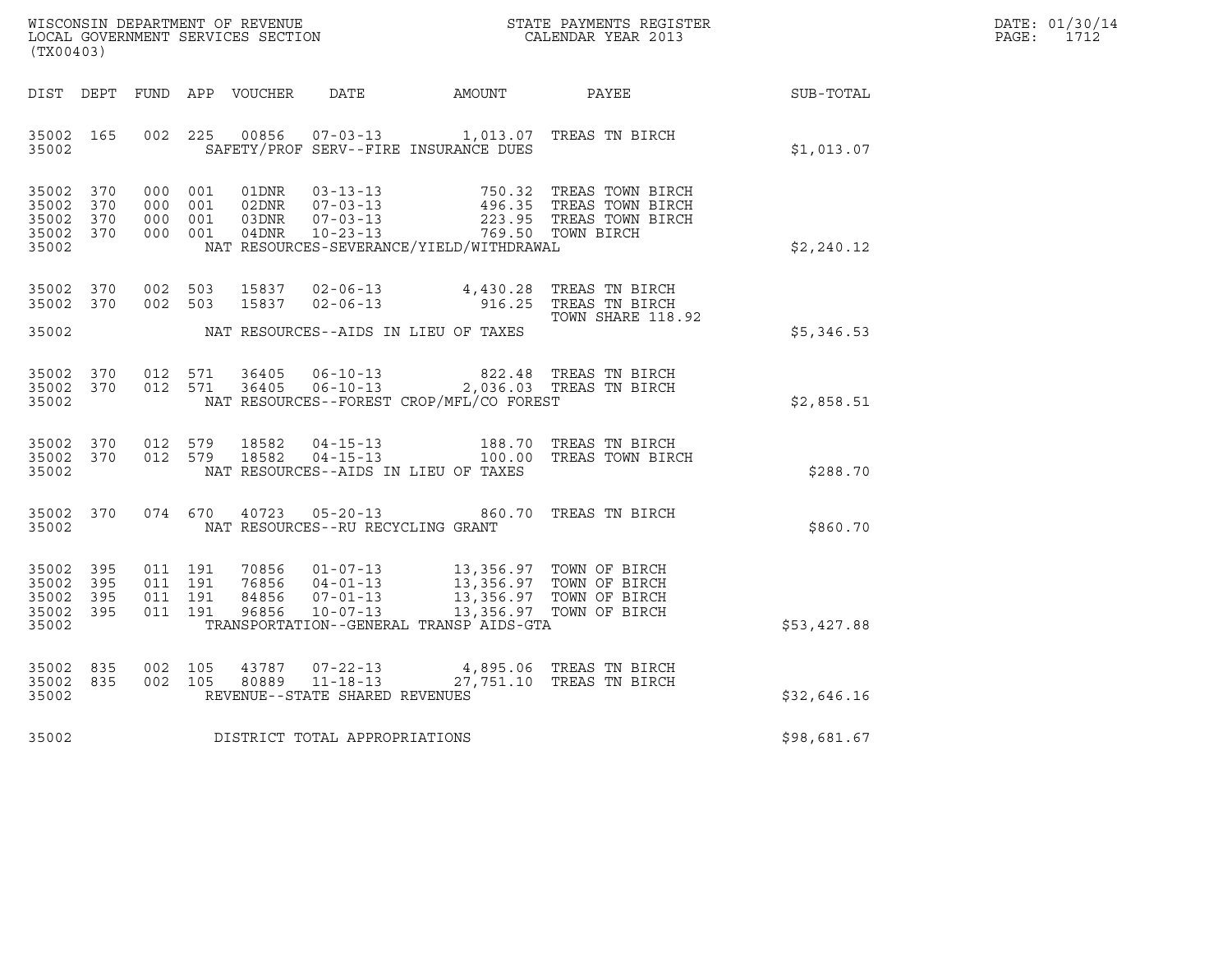| WISCONSIN DEPARTMENT OF REVENUE<br>LOCAL GOVERNMENT SERVICES SECTION<br>(TX00403) |           |                               |         |       |                                                          |                                                                                    | STATE PAYMENTS REGISTER<br>CALENDAR YEAR 2013                                                                                                                                        |              | DATE: 01/30/14<br>PAGE: 1713 |
|-----------------------------------------------------------------------------------|-----------|-------------------------------|---------|-------|----------------------------------------------------------|------------------------------------------------------------------------------------|--------------------------------------------------------------------------------------------------------------------------------------------------------------------------------------|--------------|------------------------------|
|                                                                                   |           |                               |         |       |                                                          |                                                                                    | DIST DEPT FUND APP VOUCHER DATE AMOUNT PAYEE THE SUB-TOTAL                                                                                                                           |              |                              |
| 35004 165<br>35004                                                                |           |                               |         |       |                                                          | SAFETY/PROF SERV--FIRE INSURANCE DUES                                              | 002 225 00857 07-03-13 12,650.03 TREAS TN BRADLEY                                                                                                                                    | \$12,650.03  |                              |
| 35004                                                                             | 35004 370 | 35004 370 000 001             | 000 001 | 01DNR | $03 - 13 - 13$                                           | 04DNR  10-23-13  2,949.67 TOWN BRADLEY<br>NAT RESOURCES-SEVERANCE/YIELD/WITHDRAWAL | 10,184.31 TREAS TOWN BRADLEY                                                                                                                                                         | \$13,133.98  |                              |
| 35004                                                                             |           |                               |         |       |                                                          | NAT RESOURCES--AIDS IN LIEU OF TAXES                                               | 35004 370 002 503 15838 02-06-13 7,992.63 TREAS TN BRADLEY<br>TOWN SHARE 723.18                                                                                                      | \$7,992.63   |                              |
| 35004 370<br>35004                                                                |           | 35004 370 012 571             | 012 571 | 36406 | 36406 06-10-13                                           | NAT RESOURCES--FOREST CROP/MFL/CO FOREST                                           | 1,370.78 TREAS TN BRADLEY                                                                                                                                                            | \$1,719.45   |                              |
|                                                                                   | 35004     |                               |         |       | NAT RESOURCES--RU RECYCLING GRANT                        |                                                                                    | 35004 370 074 670 40724 05-20-13 6,310.86 TREAS TN BRADLEY                                                                                                                           | \$6,310.86   |                              |
| 35004 395<br>35004 395<br>35004 395<br>35004                                      | 35004 395 | 011 191<br>011 191<br>011 191 | 011 191 |       |                                                          | TRANSPORTATION--GENERAL TRANSP AIDS-GTA                                            | 70857  01-07-13  41,673.14 TOWN OF BRADLEY<br>76857  04-01-13  41,673.14 TOWN OF BRADLEY<br>84857  07-01-13  41,673.14 TOWN OF BRADLEY<br>96857  10-07-13  41,673.16 TOWN OF BRADLEY | \$166,692.58 |                              |
| 35004 835<br>35004                                                                |           | 35004 835 002 105             |         | 43788 | 002 105 80890 11-18-13<br>REVENUE--STATE SHARED REVENUES |                                                                                    | 07-22-13 6,821.36 TREAS TN BRADLEY<br>38,745.28 TREAS TN BRADLEY                                                                                                                     | \$45,566.64  |                              |
| 35004                                                                             | 35004 835 |                               |         |       | REVENUE--EXEMPT COMPUTER AID                             |                                                                                    | 002 109 02767 07-22-13 174.00 TREAS TN BRADLEY                                                                                                                                       | \$174.00     |                              |
| 35004                                                                             | 35004 835 |                               |         |       | REVENUE--LOTTERY CREDIT -                                |                                                                                    | 021 363 35724 03-25-13 1,319.85 TREAS TN BRADLEY                                                                                                                                     | \$1,319.85   |                              |
| 35004                                                                             |           |                               |         |       | DISTRICT TOTAL APPROPRIATIONS                            |                                                                                    |                                                                                                                                                                                      | \$255,560.02 |                              |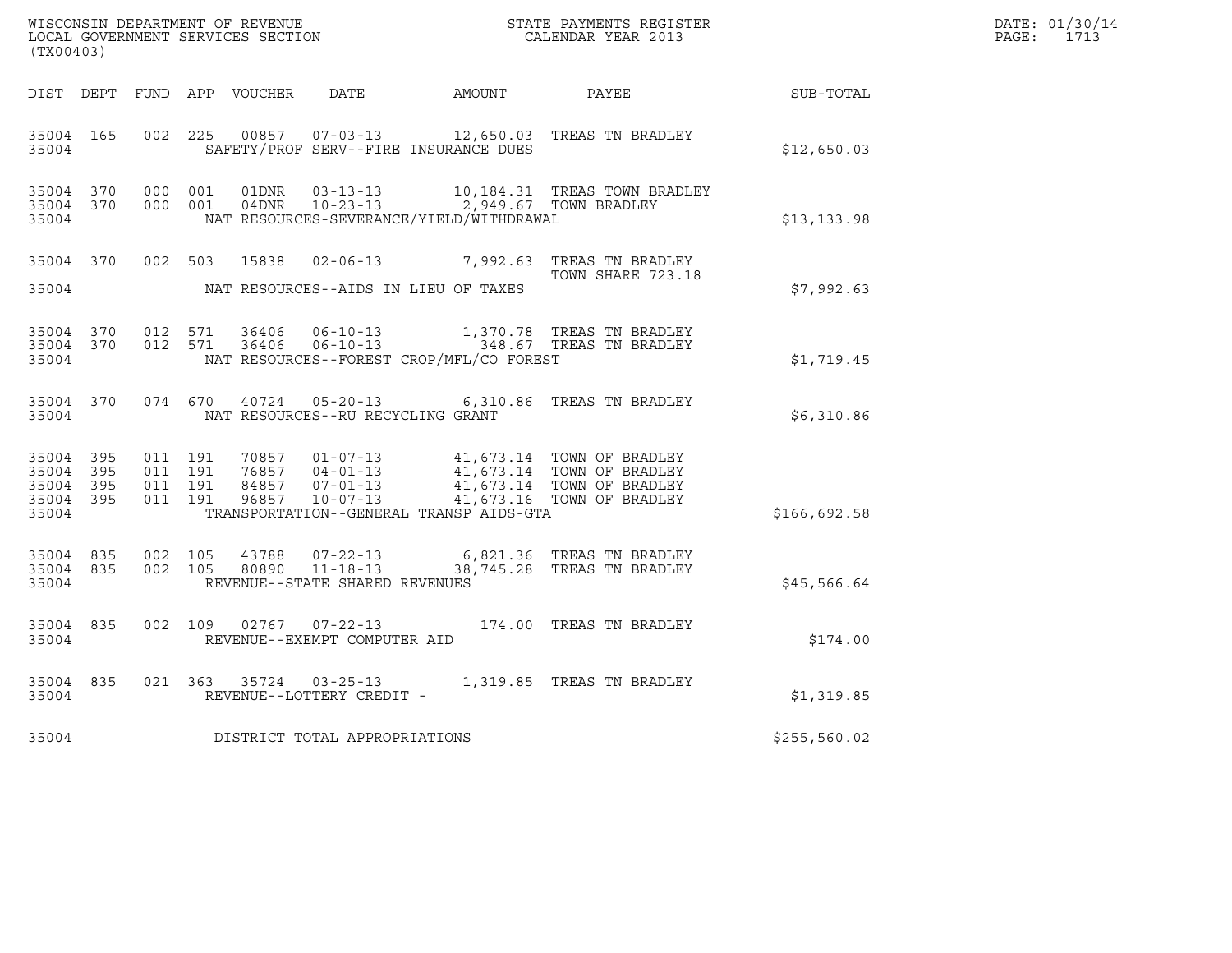|       | DATE: 01/30/14 |
|-------|----------------|
| PAGE: | 1714           |

| (TX00403)                                     |                            |                                          |                    |                                  |                                                        |                                                                                                                           |                                                                                                                                                              |                  | DATE: 01/30/14<br>PAGE:<br>1714 |
|-----------------------------------------------|----------------------------|------------------------------------------|--------------------|----------------------------------|--------------------------------------------------------|---------------------------------------------------------------------------------------------------------------------------|--------------------------------------------------------------------------------------------------------------------------------------------------------------|------------------|---------------------------------|
| DIST DEPT                                     |                            |                                          |                    | FUND APP VOUCHER                 | DATE                                                   | AMOUNT                                                                                                                    | PAYEE                                                                                                                                                        | <b>SUB-TOTAL</b> |                                 |
| 35006 165<br>35006                            |                            |                                          | 002 225            |                                  |                                                        | SAFETY/PROF SERV--FIRE INSURANCE DUES                                                                                     | 00858  07-03-13  1,643.68  TREAS TN CORNING                                                                                                                  | \$1,643.68       |                                 |
| 35006<br>35006<br>35006<br>35006 370<br>35006 | 370<br>370<br>370          | 000 001<br>000 001<br>000 001            | 000 001            |                                  |                                                        | 03DNR  07-03-13  2,762.32 TREAS TOWN COADNR  10-23-13  17,939.88 TOWN CORNING<br>NAT RESOURCES-SEVERANCE/YIELD/WITHDRAWAL | 01DNR  03-13-13  19,506.31 TREAS TOWN CORNING                                                                                                                | \$45,201.33      |                                 |
| 35006<br>35006 370<br>35006 370               | 370                        | 002 503<br>002 503<br>002 503            |                    | 15839                            | $02 - 06 - 13$                                         |                                                                                                                           | 15839  02-06-13   13,916.00 TREAS TOWN CORNING<br>15839  02-06-13   36,430.00 TREAS TOWN CORNING<br>5,569.15 TREAS TOWN CORNING<br><b>TOWN SHARE 6235.42</b> |                  |                                 |
| 35006                                         |                            |                                          |                    |                                  |                                                        | NAT RESOURCES--AIDS IN LIEU OF TAXES                                                                                      |                                                                                                                                                              | \$55,915.15      |                                 |
| 35006 370<br>35006                            |                            |                                          |                    |                                  |                                                        | NAT RESOURCES--FOREST CROP/MFL/CO FOREST                                                                                  | 012 571 36407 06-10-13 11,280.01 TREAS TN CORNING                                                                                                            | \$11,280.01      |                                 |
| 35006 370<br>35006 370<br>35006               |                            |                                          | 012 579<br>012 579 | 18583<br>18583                   |                                                        | NAT RESOURCES--AIDS IN LIEU OF TAXES                                                                                      | 04-15-13 1,408.00 TREAS TN CORNING<br>04-15-13 153.91 TREAS TOWN CORNING                                                                                     | \$1,561.91       |                                 |
| 35006<br>35006                                | 370                        | 012 583                                  |                    |                                  |                                                        | NAT RESOURCES--RECREATION RESOURCE-FED                                                                                    | 02535  04-01-13   1,854.71  TREAS TN CORNING VOL FIRE                                                                                                        | \$1,854.71       |                                 |
| 35006<br>35006                                | 370                        |                                          | 074 670            | 40725                            | NAT RESOURCES--RU RECYCLING GRANT                      |                                                                                                                           | 05-20-13 1,739.29 TREAS TN CORNING                                                                                                                           | \$1,739.29       |                                 |
| 35006<br>35006<br>35006<br>35006<br>35006     | 395<br>395<br>395<br>- 395 | 011 191<br>011 191<br>011 191<br>011 191 |                    | 70858<br>76858<br>84858<br>96858 | $07 - 01 - 13$<br>$10 - 07 - 13$                       | TRANSPORTATION--GENERAL TRANSP AIDS-GTA                                                                                   | 01-07-13 51,353.12 TOWN OF CORNING<br>04-01-13 51,353.12 TOWN OF CORNING<br>51,353.12 TOWN OF CORNING<br>51,353.15 TOWN OF CORNING                           | \$205,412.51     |                                 |
| 35006 835<br>35006 835<br>35006               |                            |                                          | 002 105            |                                  | REVENUE--STATE SHARED REVENUES                         |                                                                                                                           | 002 105 43789 07-22-13 4,460.83 TREAS TN CORNING<br>80891  11-18-13  25,278.06 TREAS TN CORNING                                                              | \$29,738.89      |                                 |
| 35006<br>35006                                | 835                        |                                          |                    |                                  | 002 109 02768 07-22-13<br>REVENUE--EXEMPT COMPUTER AID |                                                                                                                           | 8.00 TREAS TN CORNING                                                                                                                                        | \$8.00           |                                 |
| 35006                                         |                            |                                          |                    |                                  | DISTRICT TOTAL APPROPRIATIONS                          |                                                                                                                           |                                                                                                                                                              | \$354,355.48     |                                 |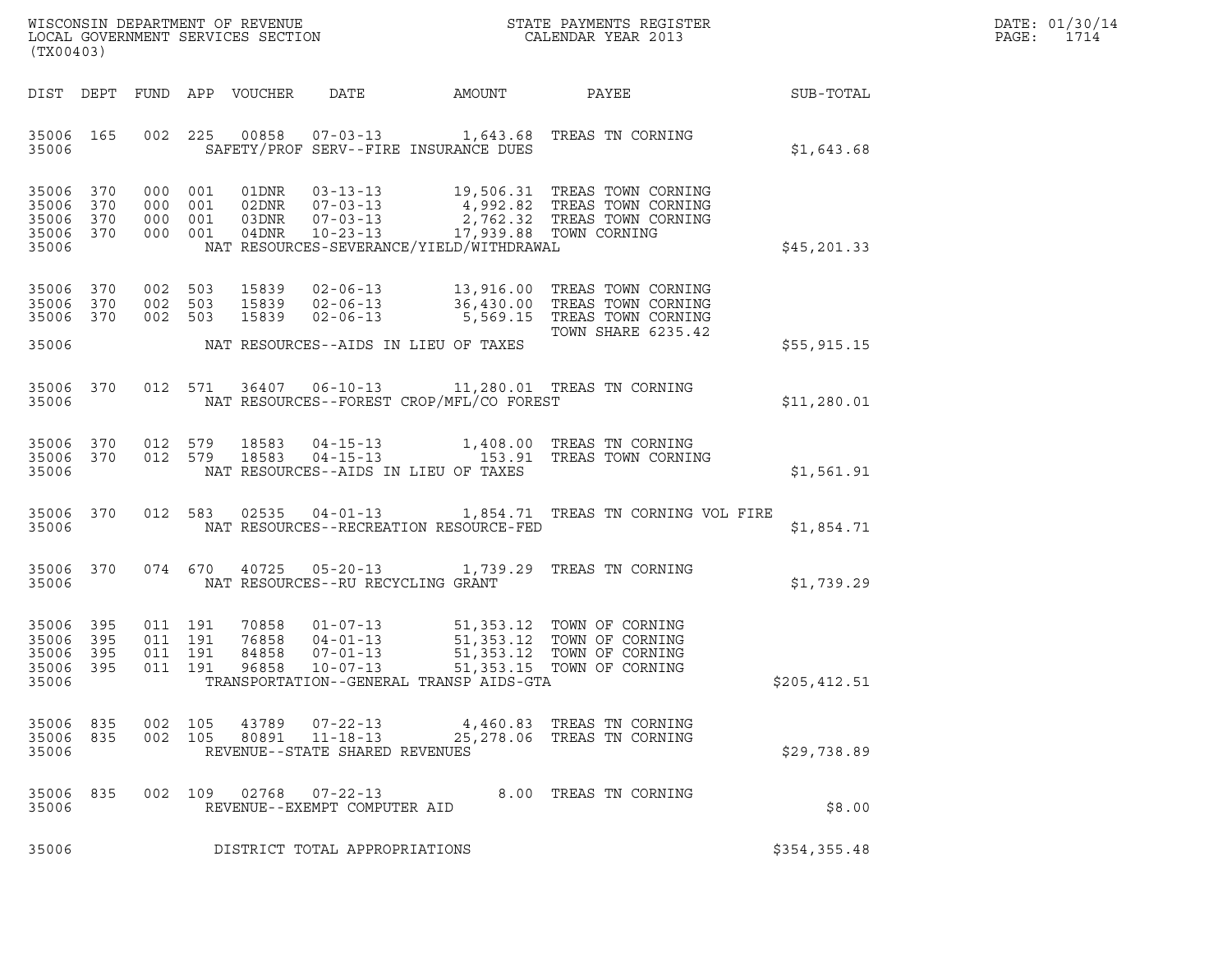| DATE: | 01/30/14 |
|-------|----------|
| PAGE: | 1715     |

| (TX00403)                                                 |                                                                                                                                                                                                                                                                                 |                                                                                      |              | DATE: 01/30/14<br>PAGE: 1715 |
|-----------------------------------------------------------|---------------------------------------------------------------------------------------------------------------------------------------------------------------------------------------------------------------------------------------------------------------------------------|--------------------------------------------------------------------------------------|--------------|------------------------------|
|                                                           | DIST DEPT FUND APP VOUCHER DATE AMOUNT PAYEE SUB-TOTAL                                                                                                                                                                                                                          |                                                                                      |              |                              |
| 35008 165<br>35008                                        | 002 225 00859 07-03-13 1,021.57 TREAS TN HARDING<br>SAFETY/PROF SERV--FIRE INSURANCE DUES                                                                                                                                                                                       |                                                                                      | \$1,021.57   |                              |
| 35008 370<br>35008 370<br>35008                           | 01DNR<br>000 001<br>000 001<br>NAT RESOURCES-SEVERANCE/YIELD/WITHDRAWAL                                                                                                                                                                                                         | 03-13-13 7,238.17 TREAS TOWN HARDING<br>02DNR  07-03-13  2,823.04 TREAS TOWN HARDING | \$10,061.21  |                              |
| 35008                                                     | 35008 370 002 503 15840 02-06-13 41,552.32 TREAS TN HARDING<br>NAT RESOURCES--AIDS IN LIEU OF TAXES                                                                                                                                                                             | <b>TOWN SHARE 1711.13</b>                                                            | \$41,552.32  |                              |
| 35008 370<br>35008 370<br>35008                           | 012 571 36408 06-10-13 4,821.30 TREAS TN HARDING<br>012 571 36408 06-10-13 3,518.01 TREAS TN HARDING<br>NAT RESOURCES--FOREST CROP/MFL/CO FOREST                                                                                                                                |                                                                                      | \$8,339.31   |                              |
| 35008 370<br>35008                                        | 074 670 40726 05-20-13 1,028.05 TREAS TN HARDING<br>NAT RESOURCES--RU RECYCLING GRANT                                                                                                                                                                                           |                                                                                      | \$1,028.05   |                              |
| 35008 395<br>35008                                        | 011 174 64045 02-06-13 14,423.48 TREAS TN HARDING<br>TRANSPORTATION--FLOOD DAMAGE AID                                                                                                                                                                                           |                                                                                      | \$14,423.48  |                              |
| 35008 395<br>35008 395<br>35008 395<br>35008 395<br>35008 | 011 191<br>70859  01-07-13  17,904.52  TOWN OF HARDING<br>76859  04-01-13  17,904.52  TOWN OF HARDING<br>84859  07-01-13  17,904.52  TOWN OF HARDING<br>96859  10-07-13  17,904.55  TOWN OF HARDING<br>011 191<br>011 191<br>011 191<br>TRANSPORTATION--GENERAL TRANSP AIDS-GTA |                                                                                      | \$71,618.11  |                              |
| 35008 835<br>35008 835<br>35008                           | 002 105<br>002 105<br>REVENUE--STATE SHARED REVENUES                                                                                                                                                                                                                            | 216.69 TREAS TN HARDING<br>6,922.92 TREAS TN HARDING                                 | \$7,139.61   |                              |
| 35008 835<br>35008                                        | 002 109 02769 07-22-13 1.00 TREAS TN HARDING<br>REVENUE--EXEMPT COMPUTER AID                                                                                                                                                                                                    |                                                                                      | \$1.00       |                              |
| 35008                                                     | DISTRICT TOTAL APPROPRIATIONS                                                                                                                                                                                                                                                   |                                                                                      | \$155,184.66 |                              |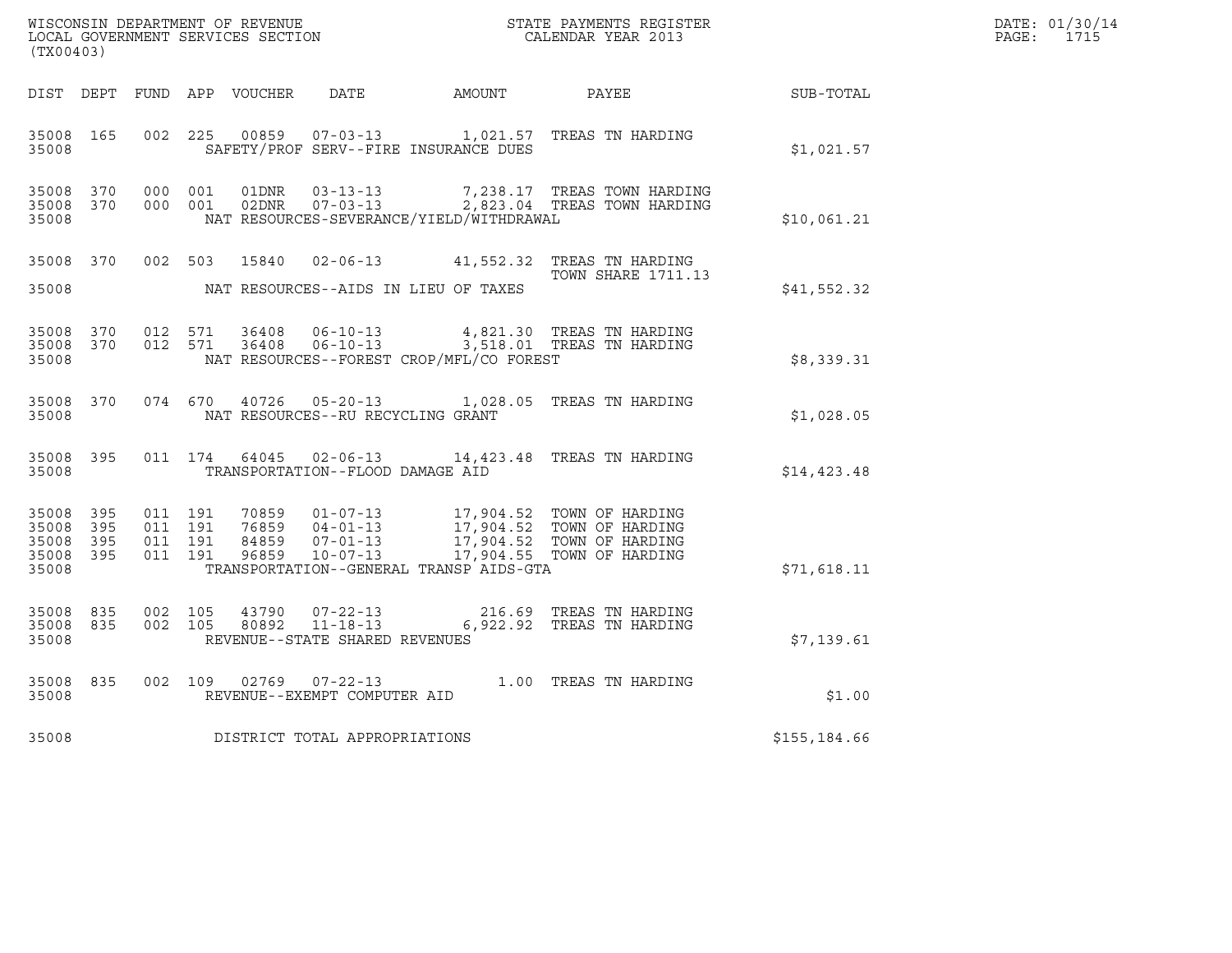| WISCONSIN DEPARTMENT OF REVENUE<br>LOCAL GOVERNMENT SERVICES SECTION | STATE PAYMENTS REGISTER<br>CALENDAR YEAR 2013 | DATE: 01/30/14<br>PAGE:<br>1716 |
|----------------------------------------------------------------------|-----------------------------------------------|---------------------------------|

| (TX00403)                                             |     |  |               |                                     |                                          |                                                                                                                                                                                                                  |              | DATE: 01/30/14<br>PAGE: 1716 |
|-------------------------------------------------------|-----|--|---------------|-------------------------------------|------------------------------------------|------------------------------------------------------------------------------------------------------------------------------------------------------------------------------------------------------------------|--------------|------------------------------|
|                                                       |     |  |               |                                     |                                          | DIST DEPT FUND APP VOUCHER DATE AMOUNT PAYEE SUB-TOTAL                                                                                                                                                           |              |                              |
| 35010 165<br>35010                                    |     |  |               |                                     | SAFETY/PROF SERV--FIRE INSURANCE DUES    | 002 225 00860 07-03-13 3,979.58 TREAS TN HARRISON                                                                                                                                                                | \$3,979.58   |                              |
| 35010 370<br>35010 370<br>35010 370<br>35010          |     |  |               |                                     | NAT RESOURCES-SEVERANCE/YIELD/WITHDRAWAL | 000 001 01DNR 03-13-13 197.05 TREAS TOWN HARRISON<br>000 001 02DNR 07-03-13 2,372.52 TREAS TOWN HARRISON<br>000 001 03DNR 07-03-13 555.31 TREAS TOWN HARRISON                                                    | \$3,124.88   |                              |
|                                                       |     |  |               |                                     |                                          | 35010 370 002 503 15841 02-06-13 904.56 TREAS TN HARRISON<br>TOWN SHARE 39.15                                                                                                                                    | \$904.56     |                              |
| 35010                                                 |     |  |               |                                     | NAT RESOURCES--FOREST CROP/MFL/CO FOREST | 35010 370 012 571 36409 06-10-13 7,250.63 TREAS TN HARRISON<br>35010 370 012 571 36409 06-10-13 1,042.33 TREAS TN HARRISON                                                                                       | \$8,292.96   |                              |
| 35010 370<br>35010 370<br>35010 370<br>35010          |     |  | 012 579 18584 |                                     | NAT RESOURCES--AIDS IN LIEU OF TAXES     | 012 579 18584 04-15-13 38.88 TREAS TN HARRISON<br>012 579 18584 04-15-13 4.09 TREAS TN HARRISON<br>012 579 18584 04-15-13 36.80 TREAS TOWN HARRISON                                                              | \$79.77      |                              |
| 35010 395<br>35010<br>35010 395<br>35010 395<br>35010 | 395 |  |               |                                     | TRANSPORTATION--GENERAL TRANSP AIDS-GTA  | 011 191 70860 01-07-13 30,722.96 TOWN OF HARRISON<br>011 191 76860 04-01-13 30,722.96 TOWN OF HARRISON<br>011 191 84860 07-01-13 30,722.96 TOWN OF HARRISON<br>011 191 96860 10-07-13 30,722.97 TOWN OF HARRISON | \$122,891.85 |                              |
| 35010 835<br>35010 835<br>35010                       |     |  |               | REVENUE--STATE SHARED REVENUES      |                                          | 002 105 43791 07-22-13 2,607.93 TREAS TN HARRISON<br>002 105 80893 11-18-13 14,778.24 TREAS TN HARRISON                                                                                                          | \$17,386.17  |                              |
| 35010 835<br>35010                                    |     |  |               | REVENUE--EXEMPT COMPUTER AID        |                                          | 002 109 02770 07-22-13 1.00 TREAS TN HARRISON                                                                                                                                                                    | \$1.00       |                              |
|                                                       |     |  |               | 35010 DISTRICT TOTAL APPROPRIATIONS |                                          |                                                                                                                                                                                                                  | \$156,660.77 |                              |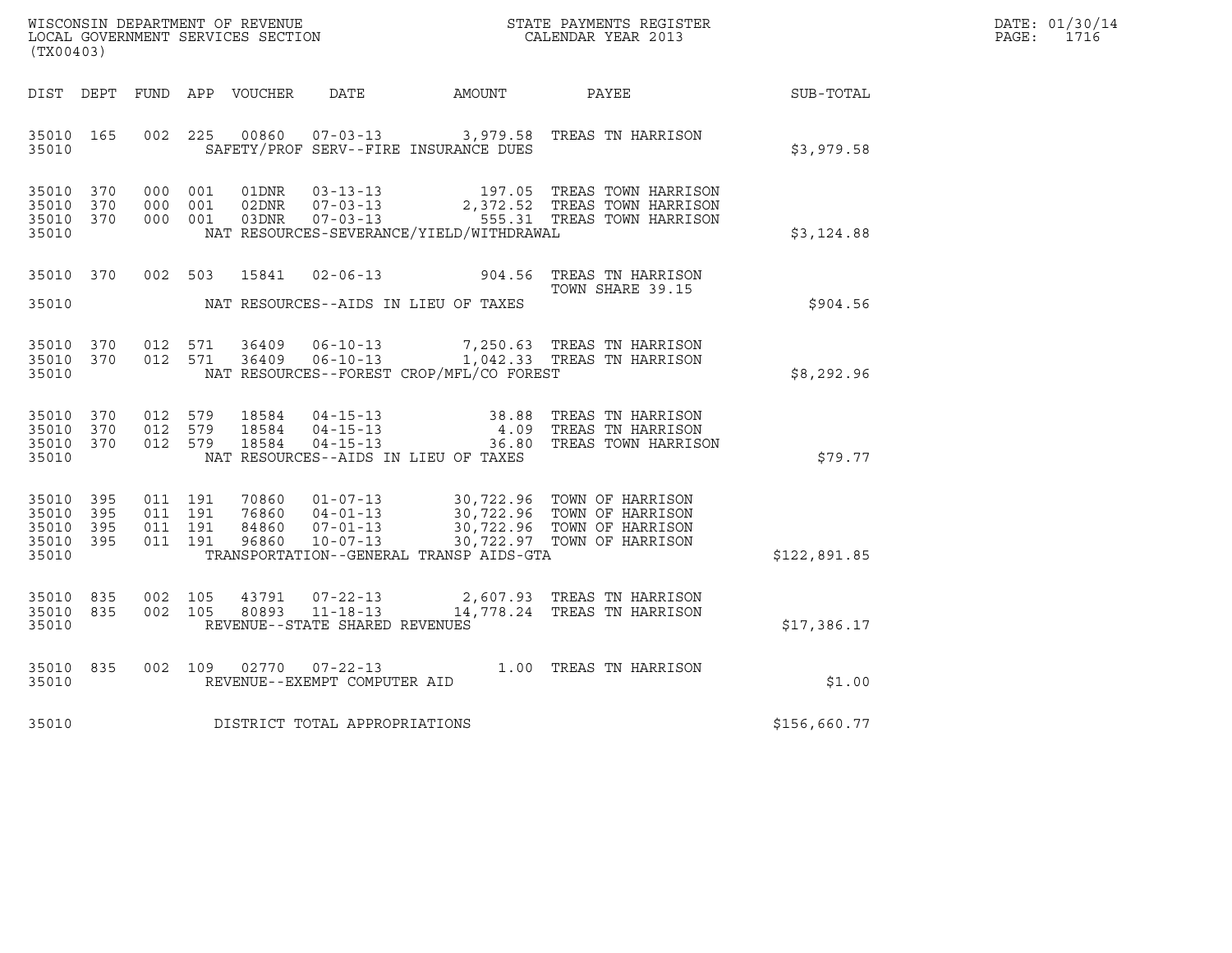| (TX00403)                                                 |                    |                    |                            |                                                        |                                                                                                                                                                             |                                            | DATE: 01/30/14<br>PAGE:<br>1717 |  |
|-----------------------------------------------------------|--------------------|--------------------|----------------------------|--------------------------------------------------------|-----------------------------------------------------------------------------------------------------------------------------------------------------------------------------|--------------------------------------------|---------------------------------|--|
|                                                           |                    |                    | DIST DEPT FUND APP VOUCHER | DATE                                                   | AMOUNT                                                                                                                                                                      | PAYEE                                      | SUB-TOTAL                       |  |
| 35012 165<br>35012                                        |                    |                    |                            |                                                        | 002 225 00861 07-03-13 4,608.36 TREAS TN KING<br>SAFETY/PROF SERV--FIRE INSURANCE DUES                                                                                      |                                            | \$4,608.36                      |  |
| 35012 370 000 001<br>35012 370<br>35012                   |                    | 000 001            |                            |                                                        | NAT RESOURCES-SEVERANCE/YIELD/WITHDRAWAL                                                                                                                                    | 228.40 TREAS TOWN KING<br>385.60 TOWN KING | \$614.00                        |  |
| 35012 370<br>35012 370                                    |                    | 002 503<br>002 503 |                            |                                                        |                                                                                                                                                                             |                                            |                                 |  |
| 35012                                                     |                    |                    |                            |                                                        | NAT RESOURCES--AIDS IN LIEU OF TAXES                                                                                                                                        | TOWN SHARE 1639.05                         | \$41,321.75                     |  |
| 35012 370<br>35012                                        |                    |                    |                            |                                                        | 012 571 36410 06-10-13 1,503.89 TREAS TN KING<br>NAT RESOURCES--FOREST CROP/MFL/CO FOREST                                                                                   |                                            | \$1,503.89                      |  |
| 35012 370<br>35012                                        |                    |                    |                            |                                                        | 012 579 18585 04-15-13 406.66 TREAS TN KING<br>NAT RESOURCES--AIDS IN LIEU OF TAXES                                                                                         |                                            | \$406.66                        |  |
| 35012 370<br>35012                                        |                    |                    |                            | NAT RESOURCES--RU RECYCLING GRANT                      | 074 670 40727 05-20-13 2,492.03 TREAS TN KING                                                                                                                               |                                            | \$2,492.03                      |  |
| 35012 395<br>35012 395<br>35012 395<br>35012 395<br>35012 | 011 191<br>011 191 | 011 191<br>011 191 | 96861                      | $10 - 07 - 13$                                         | 70861  01-07-13  17,751.04  TOWN OF KING<br>76861  04-01-13  17,751.04  TOWN OF KING<br>84861  07-01-13  17,751.04  TOWN OF KING<br>TRANSPORTATION--GENERAL TRANSP AIDS-GTA | 17,751.06 TOWN OF KING                     | \$71,004.18                     |  |
| 35012 835<br>35012 835<br>35012                           | 002 105            | 002 105            |                            | 80894  11-18-13<br>REVENUE--STATE SHARED REVENUES      | 43792  07-22-13   1,423.71   TREAS TN KING                                                                                                                                  | 8,067.67 TREAS TN KING                     | \$9,491.38                      |  |
| 35012 835<br>35012                                        |                    |                    |                            | 002 109 02771 07-22-13<br>REVENUE--EXEMPT COMPUTER AID |                                                                                                                                                                             | 2.00 TREAS TN KING                         | \$2.00                          |  |
| 35012 835<br>35012                                        |                    |                    |                            | 002 501 00002 02-01-13                                 | DOA-PAYMENT FOR MUNICIPAL SERVICES AID                                                                                                                                      | 201.11 TREAS TN KING                       | \$201.11                        |  |
| 35012                                                     |                    |                    |                            | DISTRICT TOTAL APPROPRIATIONS                          |                                                                                                                                                                             |                                            | \$131,645.36                    |  |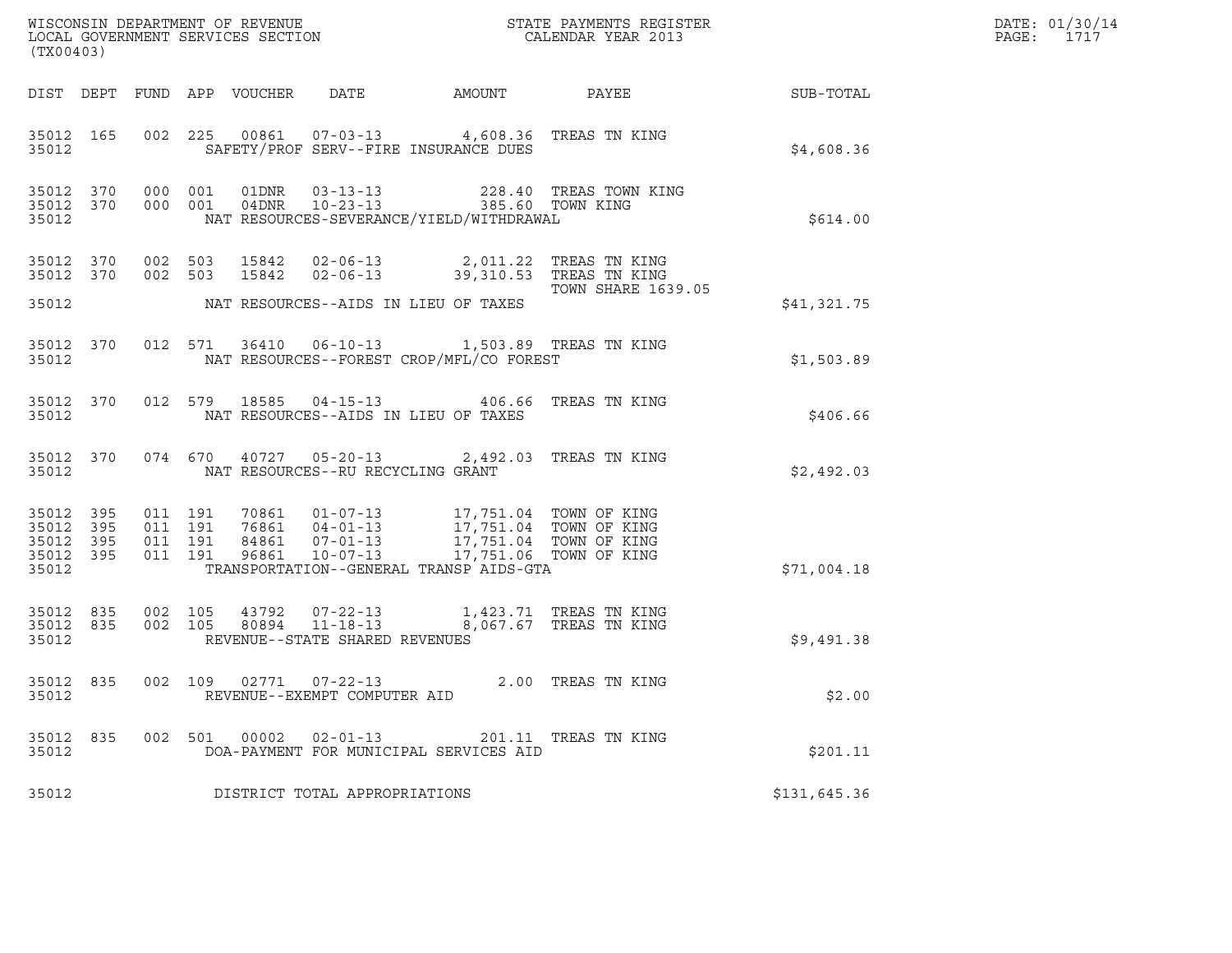| DATE: | 01/30/14 |
|-------|----------|
| PAGE: | 1718     |

|       | (TX00403)<br>DIST DEPT              |                               |               |                                                        |                                          |                                                                                                                                                                                          |              |  |  |  |
|-------|-------------------------------------|-------------------------------|---------------|--------------------------------------------------------|------------------------------------------|------------------------------------------------------------------------------------------------------------------------------------------------------------------------------------------|--------------|--|--|--|
|       |                                     |                               |               |                                                        |                                          |                                                                                                                                                                                          |              |  |  |  |
| 35014 | 35014 165                           |                               |               |                                                        | SAFETY/PROF SERV--FIRE INSURANCE DUES    | 002 225 00862 07-03-13 6,565.62 TREAS TN MERRILL                                                                                                                                         | \$6,565.62   |  |  |  |
|       | 35014 370<br>35014 370              |                               |               |                                                        |                                          | 000 001 01DNR 03-13-13 1,932.54 TREAS TOWN MERRILL<br>000 001 02DNR 07-03-13 540.99 TREAS TOWN MERRILL<br>000 001 04DNR 10-23-13 502.35 TOWN MERRILL                                     |              |  |  |  |
| 35014 | 35014 370                           |                               |               |                                                        | NAT RESOURCES-SEVERANCE/YIELD/WITHDRAWAL |                                                                                                                                                                                          | \$2,975.88   |  |  |  |
|       | 35014 370<br>35014 370              |                               |               |                                                        |                                          | 002 503 15843 02-06-13 4,842.71 TREAS TN MERRILL<br>002 503 15843 02-06-13 8,645.22 TREAS TN MERRILL                                                                                     |              |  |  |  |
|       | 35014                               |                               |               |                                                        | NAT RESOURCES--AIDS IN LIEU OF TAXES     | <b>TOWN SHARE 1080.36</b>                                                                                                                                                                | \$13,487.93  |  |  |  |
|       | 35014 370<br>35014 370<br>35014     |                               |               |                                                        | NAT RESOURCES--FOREST CROP/MFL/CO FOREST | 012 571 36411 06-10-13 499.42 TREAS TN MERRILL<br>012 571 36411 06-10-13 1,189.24 TREAS TN MERRILL                                                                                       | \$1,688.66   |  |  |  |
|       |                                     |                               |               |                                                        |                                          |                                                                                                                                                                                          |              |  |  |  |
|       | 35014 370<br>35014 370              | 012 579<br>012 579            |               |                                                        |                                          | 18586  04-15-13  239.16  TREAS TN MERRILL<br>18586  04-15-13  140.80  TREAS TN MERRILL<br>18586  04-15-13  132.99  TREAS TOWN MERRILL<br>18586  04-15-13  155.96  TREAS TOWN MERRILL     |              |  |  |  |
| 35014 | 35014 370<br>35014 370              | 012 579<br>012 579            |               |                                                        | NAT RESOURCES--AIDS IN LIEU OF TAXES     |                                                                                                                                                                                          | \$668.91     |  |  |  |
| 35014 | 35014 370                           |                               |               | NAT RESOURCES--RU RECYCLING GRANT                      |                                          | 074 670 40728 05-20-13 4,131.21 TREAS TN MERRILL                                                                                                                                         |              |  |  |  |
|       |                                     |                               |               |                                                        |                                          |                                                                                                                                                                                          | \$4,131.21   |  |  |  |
|       | 35014 395<br>35014 395<br>35014 395 | 011 191<br>011 191<br>011 191 |               |                                                        |                                          | 70862  01-07-13  35,496.79  TOWN OF MERRILL<br>76862  04-01-13  35,496.79  TOWN OF MERRILL<br>84862  07-01-13  35,496.79  TOWN OF MERRILL<br>96862  10-07-13  35,496.82  TOWN OF MERRILL |              |  |  |  |
| 35014 | 35014 395                           | 011 191                       |               |                                                        | TRANSPORTATION--GENERAL TRANSP AIDS-GTA  |                                                                                                                                                                                          | \$141,987.19 |  |  |  |
|       | 35014 835<br>35014 835              | 002 105<br>002 105            |               | 43793 07-22-13<br>80895 11-18-13                       |                                          | 11,750.25 TREAS TN MERRILL<br>66,642.24 TREAS TN MERRILL                                                                                                                                 |              |  |  |  |
| 35014 |                                     |                               |               | REVENUE--STATE SHARED REVENUES                         |                                          |                                                                                                                                                                                          | \$78,392.49  |  |  |  |
| 35014 | 35014 835                           |                               |               | 002 109 02772 07-22-13<br>REVENUE--EXEMPT COMPUTER AID |                                          | 72.00 TREAS TN MERRILL                                                                                                                                                                   | \$72.00      |  |  |  |
| 35014 | 35014 835                           |                               | 002 501 00002 | 02-01-13                                               | DOA-PAYMENT FOR MUNICIPAL SERVICES AID   | 270.83 TREAS TN MERRILL                                                                                                                                                                  | \$270.83     |  |  |  |
|       |                                     |                               |               |                                                        |                                          |                                                                                                                                                                                          |              |  |  |  |
|       | 35014 835                           |                               |               | 021 363 35725 03-25-13                                 |                                          | 6,098.45 TREAS TN MERRILL                                                                                                                                                                |              |  |  |  |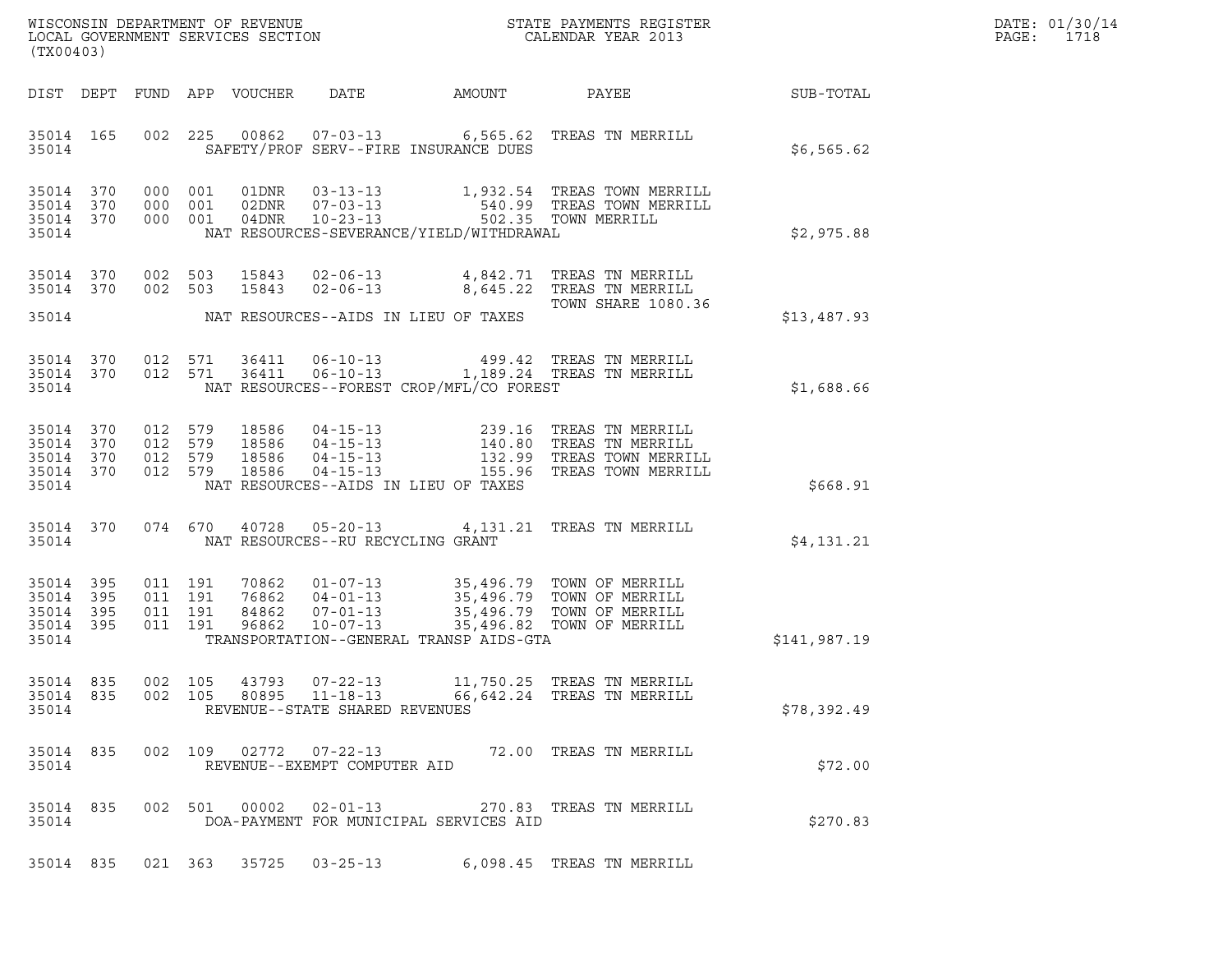| (TX00403) |      |      |     | WISCONSIN DEPARTMENT OF REVENUE<br>LOCAL GOVERNMENT SERVICES SECTION |                               | STATE PAYMENTS REGISTER<br>CALENDAR YEAR 2013 |       |               | PAGE: | DATE: 01/30/14<br>1719 |
|-----------|------|------|-----|----------------------------------------------------------------------|-------------------------------|-----------------------------------------------|-------|---------------|-------|------------------------|
| DIST      | DEPT | FUND | APP | <b>VOUCHER</b>                                                       | DATE                          | AMOUNT                                        | PAYEE | SUB-TOTAL     |       |                        |
| 35014     |      |      |     |                                                                      | REVENUE--LOTTERY CREDIT -     |                                               |       | \$6,098.45    |       |                        |
| 35014     |      |      |     |                                                                      | DISTRICT TOTAL APPROPRIATIONS |                                               |       | \$256, 339.17 |       |                        |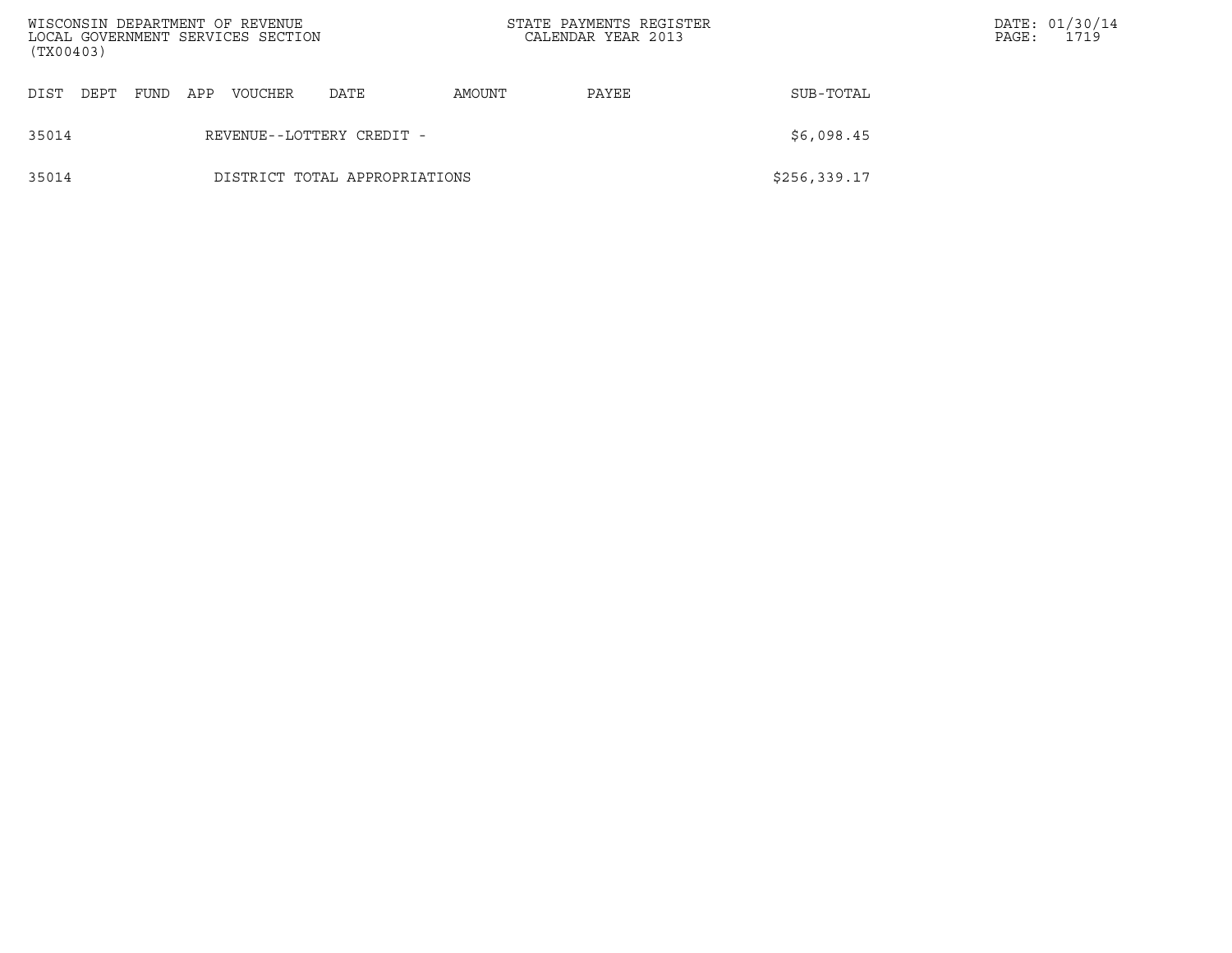| WISCONSIN DEPARTMENT OF REVENUE   | STATE PAYMENTS REGISTER | DATE: 01/30/14 |
|-----------------------------------|-------------------------|----------------|
| LOCAL GOVERNMENT SERVICES SECTION | CALENDAR YEAR 2013      | 1720<br>PAGE : |

| (TX00403)                                                 |  |  |  |  |                                         |                                             |                                                                                                                                                                                                                          | $\mathbb{R}^n$ | DATE: 01/30/14<br>PAGE: 1720 |
|-----------------------------------------------------------|--|--|--|--|-----------------------------------------|---------------------------------------------|--------------------------------------------------------------------------------------------------------------------------------------------------------------------------------------------------------------------------|----------------|------------------------------|
|                                                           |  |  |  |  |                                         |                                             | DIST DEPT FUND APP VOUCHER DATE AMOUNT PAYEE                                                                                                                                                                             | SUB-TOTAL      |                              |
|                                                           |  |  |  |  |                                         | 35016 SAFETY/PROF SERV--FIRE INSURANCE DUES | 35016 165 002 225 00863 07-03-13 4,495.79 TREAS TN PINE RIVER                                                                                                                                                            | \$4,495.79     |                              |
| 35016                                                     |  |  |  |  |                                         | NAT RESOURCES-SEVERANCE/YIELD/WITHDRAWAL    | 35016 370 000 001 01DNR 03-13-13 3,744.20 TREAS TOWN PINE RIVER<br>35016 370 000 001 02DNR 07-03-13 3,383.36 TREAS TOWN PINE RIVER<br>35016 370 000 001 04DNR 10-23-13 1,419.85 TOWN PINE RIVER                          | \$8,547.41     |                              |
|                                                           |  |  |  |  |                                         |                                             | 35016 370 002 503 15844 02-06-13 167.82 TREAS TN PINE RIVER<br>TOWN SHARE 11.17<br>TOWN SHARE 11.17                                                                                                                      | \$167.82       |                              |
|                                                           |  |  |  |  |                                         |                                             | 35016 370 012 571 36412 06-10-13 1,836.09 TREAS TN PINE RIVER<br>35016 NAT RESOURCES--FOREST CROP/MFL/CO FOREST                                                                                                          | \$1,836.09     |                              |
|                                                           |  |  |  |  | 35016 NAT RESOURCES--RU RECYCLING GRANT |                                             | 35016 370 074 670 40729 05-20-13 2,655.66 TREAS TN PINE RIVER                                                                                                                                                            | \$2,655.66     |                              |
| 35016 395<br>35016 395<br>35016 395<br>35016 395<br>35016 |  |  |  |  |                                         | TRANSPORTATION--GENERAL TRANSP AIDS-GTA     | 011 191 70863 01-07-13 34,327.15 TOWN OF PINE RIVER<br>011 191 76863 04-01-13 34,327.15 TOWN OF PINE RIVER<br>011 191 84863 07-01-13 34,327.15 TOWN OF PINE RIVER<br>011 191 96863 10-07-13 34,327.17 TOWN OF PINE RIVER | \$137,308.62   |                              |
| 35016                                                     |  |  |  |  | REVENUE--STATE SHARED REVENUES          |                                             | 35016 835 002 105 43794 07-22-13 12,280.63 TREAS TN PINE RIVER<br>35016 835 002 105 80896 11-18-13 69,739.47 TREAS TN PINE RIVER                                                                                         | \$82,020.10    |                              |
|                                                           |  |  |  |  |                                         |                                             | 35016 835 002 109 02773 07-22-13 10.00 TREAS TN PINE RIVER 35016 REVENUE--EXEMPT COMPUTER AID                                                                                                                            | \$10.00        |                              |
|                                                           |  |  |  |  | 35016 REVENUE--LOTTERY CREDIT           |                                             | 35016 835 021 363 35726 03-25-13 2,133.59 TREAS TN PINE RIVER                                                                                                                                                            | \$2,133.59     |                              |
|                                                           |  |  |  |  | 35016 DISTRICT TOTAL APPROPRIATIONS     |                                             |                                                                                                                                                                                                                          | \$239,175.08   |                              |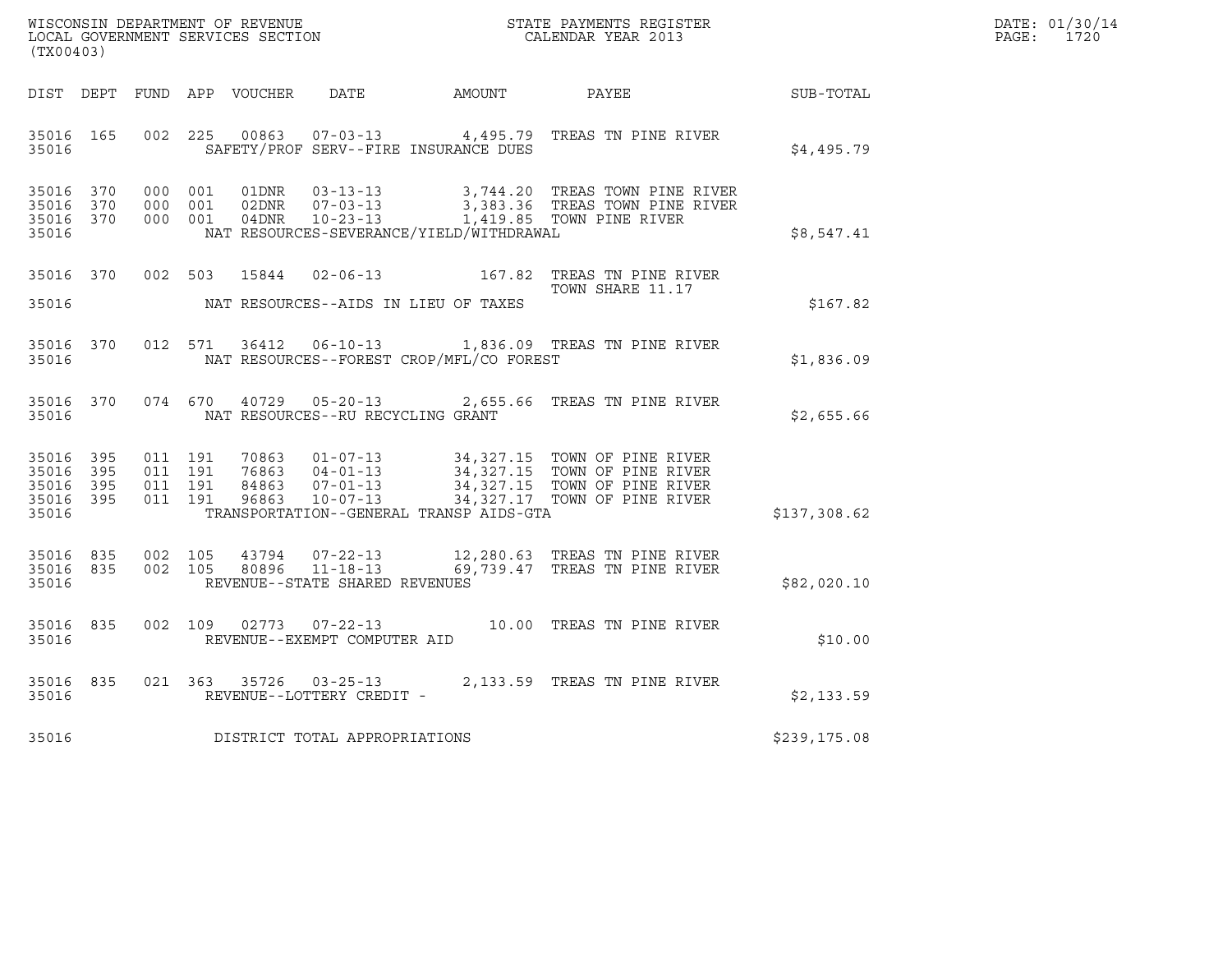| DATE: | 01/30/14 |
|-------|----------|
| PAGE: | 1721     |

| % WISCONSIN DEPARTMENT OF REVENUE $$\tt STATE$ PAYMENTS REGISTER LOCAL GOVERNMENT SERVICES SECTION $$\tt CALENDAR$ YEAR 2013<br>(TX00403) |                        |  |                                          |  |                                     |                                          |                                                                                                                                                                                                      |              | DATE: 01/30/14<br>PAGE: 1721 |
|-------------------------------------------------------------------------------------------------------------------------------------------|------------------------|--|------------------------------------------|--|-------------------------------------|------------------------------------------|------------------------------------------------------------------------------------------------------------------------------------------------------------------------------------------------------|--------------|------------------------------|
|                                                                                                                                           |                        |  |                                          |  |                                     |                                          | DIST DEPT FUND APP VOUCHER DATE AMOUNT PAYEE AT SUB-TOTAL                                                                                                                                            |              |                              |
|                                                                                                                                           | 35018 165<br>35018     |  |                                          |  |                                     | SAFETY/PROF SERV--FIRE INSURANCE DUES    | 002 225 00864 07-03-13 1,946.65 TREAS TN ROCK FALLS                                                                                                                                                  | \$1,946.65   |                              |
| 35018 370<br>35018                                                                                                                        | 35018 370              |  | 000 001<br>000 001                       |  |                                     | NAT RESOURCES-SEVERANCE/YIELD/WITHDRAWAL | $\begin{tabular}{llllll} 02DNR & 07-03-13 & 736.11 & TREAS TOWN ROCK \\ 04DNR & 10-23-13 & 2,902.44 TOWN ROCK FALSE \\ \end{tabular}$<br>736.11 TREAS TOWN ROCK FALLS                                | \$3,638.55   |                              |
| 35018 370                                                                                                                                 | 35018 370<br>35018 370 |  |                                          |  |                                     |                                          | 002 503 16282 03-05-13 2,195.52 TREAS TN ROCK FALLS<br>002 503 16282 03-05-13 71,471.30 TREAS TN ROCK FALLS<br>002 503 16282 03-05-13 4,476.83 TREAS TN ROCK FALLS                                   |              |                              |
|                                                                                                                                           | 35018                  |  |                                          |  |                                     | NAT RESOURCES--AIDS IN LIEU OF TAXES     | <b>TOWN SHARE 5026.09</b>                                                                                                                                                                            | \$78,143.65  |                              |
| 35018                                                                                                                                     | 35018 370              |  |                                          |  |                                     | NAT RESOURCES--FOREST CROP/MFL/CO FOREST | 012 571 36413 06-10-13 2,192.84 TREAS TN ROCK FALLS                                                                                                                                                  | \$2,192.84   |                              |
| 35018                                                                                                                                     | 35018 370              |  |                                          |  | NAT RESOURCES--RU RECYCLING GRANT   |                                          | 074 670 40730 05-20-13 1,101.71 TREAS TN ROCK FALLS                                                                                                                                                  | \$1,101.71   |                              |
| 35018 395<br>35018 395                                                                                                                    | 35018 395<br>35018 395 |  | 011 191<br>011 191<br>011 191<br>011 191 |  |                                     |                                          | 70864  01-07-13  19,836.29  TOWN OF ROCK FALLS<br>76864  04-01-13  19,836.29  TOWN OF ROCK FALLS<br>84864  07-01-13  19,836.29  TOWN OF ROCK FALLS<br>96864  10-07-13  19,836.29  TOWN OF ROCK FALLS |              |                              |
| 35018                                                                                                                                     |                        |  |                                          |  |                                     | TRANSPORTATION--GENERAL TRANSP AIDS-GTA  |                                                                                                                                                                                                      | \$79,345.16  |                              |
| 35018                                                                                                                                     | 35018 395              |  |                                          |  |                                     | TRANSPORTATION--LRIP/TRIP/MSIP GRANTS    | 011  278  65144  02-12-13  13,410.54  TREAS TN ROCK FALLS                                                                                                                                            | \$13,410.54  |                              |
| 35018                                                                                                                                     | 35018 835<br>35018 835 |  |                                          |  | REVENUE--STATE SHARED REVENUES      |                                          | 002 105  43795  07-22-13   1,674.69 TREAS TN ROCK FALLS<br>002  105  80897  11-18-13   9,880.88 TREAS TN ROCK FALLS                                                                                  | \$11,555.57  |                              |
|                                                                                                                                           | 35018 835              |  |                                          |  | 35018 REVENUE--EXEMPT COMPUTER AID  |                                          | 002 109 02774 07-22-13 1.00 TREAS TN ROCK FALLS                                                                                                                                                      | \$1.00       |                              |
|                                                                                                                                           |                        |  |                                          |  | 35018 DISTRICT TOTAL APPROPRIATIONS |                                          |                                                                                                                                                                                                      | \$191,335.67 |                              |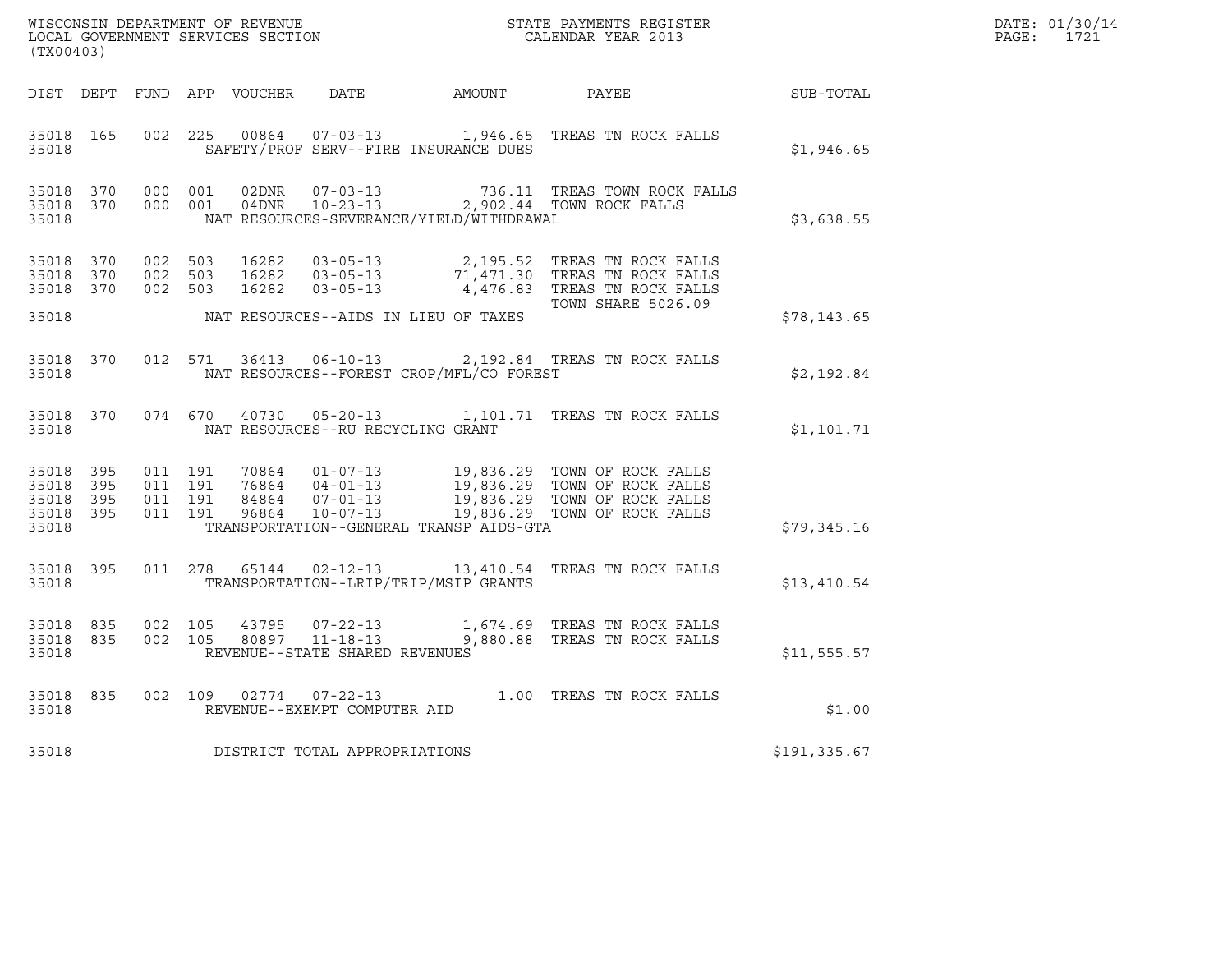| DATE: | 01/30/14 |
|-------|----------|
| PAGE: | 1722     |

| (TX00403)                                                 |            |            |                |                                                              |                                            |                                                                                                                                                                                                                                                                                                                    | DATE: 01/30/14<br>$\mathtt{PAGE}$ :<br>1722 |  |
|-----------------------------------------------------------|------------|------------|----------------|--------------------------------------------------------------|--------------------------------------------|--------------------------------------------------------------------------------------------------------------------------------------------------------------------------------------------------------------------------------------------------------------------------------------------------------------------|---------------------------------------------|--|
|                                                           |            |            |                |                                                              |                                            | DIST DEPT FUND APP VOUCHER DATE AMOUNT PAYEE THE SUB-TOTAL                                                                                                                                                                                                                                                         |                                             |  |
| 35020                                                     |            |            |                |                                                              | SAFETY/PROF SERV--FIRE INSURANCE DUES      | 35020 165 002 225 00865 07-03-13 1,473.98 TREAS TN RUSSELL                                                                                                                                                                                                                                                         | \$1,473.98                                  |  |
| 35020 370<br>35020 370<br>35020 370<br>35020              |            |            |                |                                                              | NAT RESOURCES-SEVERANCE/YIELD/WITHDRAWAL   | 000 001 01DNR 03-13-13 739.36 TREAS TOWN RUSSELL<br>000 001 02DNR 07-03-13 275.26 TREAS TOWN RUSSELL<br>000 001 04DNR 10-23-13 2,667.16 TOWN RUSSELL                                                                                                                                                               | \$3,681.78                                  |  |
|                                                           |            |            |                |                                                              | 35020 NAT RESOURCES--AIDS IN LIEU OF TAXES | 35020 370 002 503 15845 02-06-13 13,714.42 TREAS TN RUSSELL<br><b>TOWN SHARE 1254.49</b>                                                                                                                                                                                                                           | \$13,714.42                                 |  |
| 35020                                                     |            |            |                |                                                              | NAT RESOURCES--FOREST CROP/MFL/CO FOREST   | $\begin{array}{cccccc} 35020 & 370 & 012 & 571 & 36414 & 06-10-13 & & 1,225.02 & \text{TREAS TN RUSSELL} \\ 35020 & 370 & 012 & 571 & 36414 & 06-10-13 & & & 747.31 & \text{TREAS TN RUSSELL} \end{array}$                                                                                                         | \$1,972.33                                  |  |
|                                                           |            |            |                |                                                              | 35020 NAT RESOURCES--AIDS IN LIEU OF TAXES | 35020 370 012 579 18587 04-15-13 106.59 TREAS TN RUSSELL<br>35020 370 012 579 18587 04-15-13 440.77 TREAS TOWN RUSSELL                                                                                                                                                                                             | \$547.36                                    |  |
|                                                           |            |            |                |                                                              | 35020 NAT RESOURCES--RU RECYCLING GRANT    | 35020 370 074 670 40731 05-20-13 1,287.83 TREAS TN RUSSELL                                                                                                                                                                                                                                                         | \$1,287.83                                  |  |
| 35020 395<br>35020 395<br>35020 395<br>35020 395<br>35020 |            |            |                |                                                              | TRANSPORTATION--GENERAL TRANSP AIDS-GTA    | $\begin{array}{cccc} 011 & 191 & 70865 & 01-07-13 & 21,683.37 & \text{TOWN OF RUSSELL} \\ 011 & 191 & 76865 & 04-01-13 & 21,683.37 & \text{TOWN OF RUSSELL} \\ 011 & 191 & 84865 & 07-01-13 & 21,683.37 & \text{TOWN OF RUSSELL} \\ 011 & 191 & 96865 & 10-07-13 & 21,683.38 & \text{TOWN OF RUSSELL} \end{array}$ | \$86,733.49                                 |  |
| 35020 395<br>35020                                        |            |            |                |                                                              | TRANSPORTATION--LRIP/TRIP/MSIP GRANTS      | 011  278  65111  02-12-13  13,410.54  TREAS TN RUSSELL                                                                                                                                                                                                                                                             | \$13,410.54                                 |  |
| 35020<br>835<br>35020<br>835<br>35020                     | 002<br>002 | 105<br>105 | 43796<br>80898 | $07 - 22 - 13$<br>11-18-13<br>REVENUE--STATE SHARED REVENUES | 39,179.53                                  | 6,914.03 TREAS TN RUSSELL<br>TREAS TN RUSSELL                                                                                                                                                                                                                                                                      | \$46,093.56                                 |  |
| 35020<br>835<br>35020                                     |            |            | 002 109 02775  | $07 - 22 - 13$<br>REVENUE--EXEMPT COMPUTER AID               |                                            | 6.00 TREAS TN RUSSELL                                                                                                                                                                                                                                                                                              | \$6.00                                      |  |
| 35020                                                     |            |            |                | DISTRICT TOTAL APPROPRIATIONS                                |                                            |                                                                                                                                                                                                                                                                                                                    | \$168,921.29                                |  |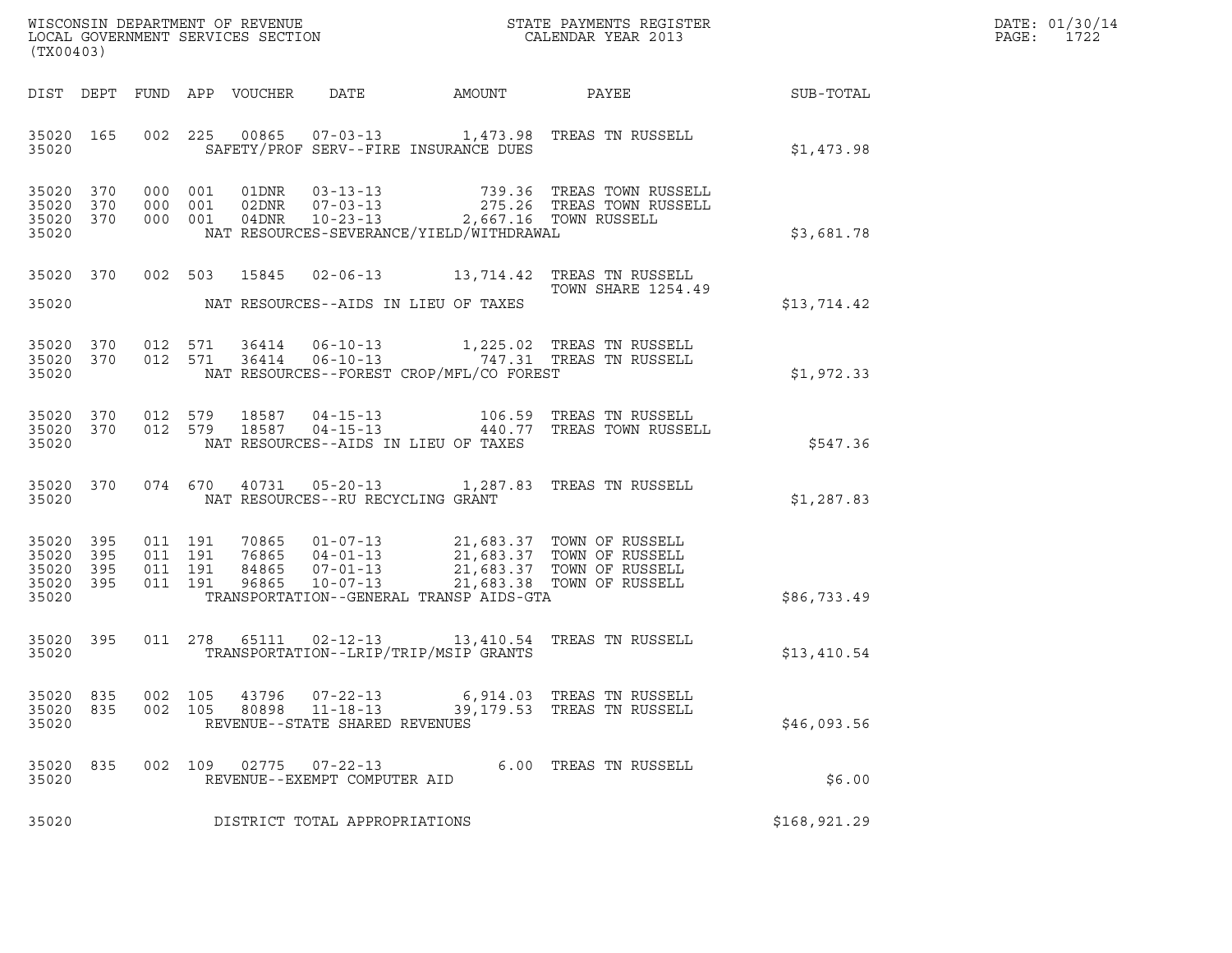| WISCONSIN DEPARTMENT OF REVENUE   | STATE PAYMENTS REGISTER | DATE: 01/30/14 |
|-----------------------------------|-------------------------|----------------|
| LOCAL GOVERNMENT SERVICES SECTION | CALENDAR YEAR 2013      | 1723<br>PAGE:  |

| (TX00403)                                                 |  |  |                                         |                                             | % WISCONSIN DEPARTMENT OF REVENUE $$\tt STATE$ PAYMENTS REGISTER LOCAL GOVERNMENT SERVICES SECTION $$\tt CALEINDAR$ YEAR 2013                                                                            | R                                                      | DATE: 01/30/14<br>PAGE: 1723 |
|-----------------------------------------------------------|--|--|-----------------------------------------|---------------------------------------------|----------------------------------------------------------------------------------------------------------------------------------------------------------------------------------------------------------|--------------------------------------------------------|------------------------------|
|                                                           |  |  |                                         |                                             |                                                                                                                                                                                                          | DIST DEPT FUND APP VOUCHER DATE AMOUNT PAYEE SUB-TOTAL |                              |
|                                                           |  |  |                                         | 35022 SAFETY/PROF SERV--FIRE INSURANCE DUES | 35022 165 002 225 00866 07-03-13 1,931.37 TREAS TN SCHLEY                                                                                                                                                | \$1,931.37                                             |                              |
| 35022 370<br>35022 370<br>35022 370<br>35022              |  |  |                                         | NAT RESOURCES-SEVERANCE/YIELD/WITHDRAWAL    | 000 001 01DNR 03-13-13 000 83.70 TREAS TOWN SCHLEY<br>000 001 02DNR 07-03-13 425.89 TREAS TOWN SCHLEY<br>000 001 04DNR 10-23-13 928.61 TOWN SCHLEY                                                       | \$1,438.20                                             |                              |
| 35022                                                     |  |  |                                         | NAT RESOURCES--AIDS IN LIEU OF TAXES        | 35022 370 002 503 15846 02-06-13 28.70 TREAS TN SCHLEY                                                                                                                                                   | \$28.70                                                |                              |
| 35022                                                     |  |  |                                         | NAT RESOURCES--FOREST CROP/MFL/CO FOREST    | 35022 370 012 571 36415 06-10-13 1,298.12 TREAS TN SCHLEY<br>35022 370 012 571 36415 06-10-13 84.00 TREAS TN SCHLEY                                                                                      | \$1,382.12                                             |                              |
| 35022                                                     |  |  |                                         | NAT RESOURCES--AIDS IN LIEU OF TAXES        | 35022 370 012 579 18588 04-15-13 38.41 TREAS TN SCHLEY                                                                                                                                                   | \$38.41                                                |                              |
|                                                           |  |  | 35022 NAT RESOURCES--RU RECYCLING GRANT |                                             | 35022 370 074 670 40732 05-20-13 2,321.43 TREAS TN SCHLEY                                                                                                                                                | \$2,321.43                                             |                              |
| 35022 395<br>35022 395<br>35022 395<br>35022 395<br>35022 |  |  |                                         | TRANSPORTATION--GENERAL TRANSP AIDS-GTA     | 011 191 70866 01-07-13 28,457.77 TOWN OF SCHLEY<br>011 191 76866 04-01-13 28,457.77 TOWN OF SCHLEY<br>011 191 84866 07-01-13 28,457.77 TOWN OF SCHLEY<br>011 191 96866 10-07-13 28,457.78 TOWN OF SCHLEY | \$113,831.09                                           |                              |
| 35022 835<br>35022 835<br>35022                           |  |  | REVENUE--STATE SHARED REVENUES          |                                             | 002 105 43797 07-22-13 3,946.97 TREAS TN SCHLEY<br>002 105 80899 11-18-13 22,366.19 TREAS TN SCHLEY                                                                                                      | \$26,313.16                                            |                              |
| 35022                                                     |  |  | REVENUE--EXEMPT COMPUTER AID            |                                             | 35022 835 002 109 02776 07-22-13 10.00 TREAS TN SCHLEY                                                                                                                                                   | \$10.00                                                |                              |
|                                                           |  |  | 35022 DISTRICT TOTAL APPROPRIATIONS     |                                             |                                                                                                                                                                                                          | \$147, 294.48                                          |                              |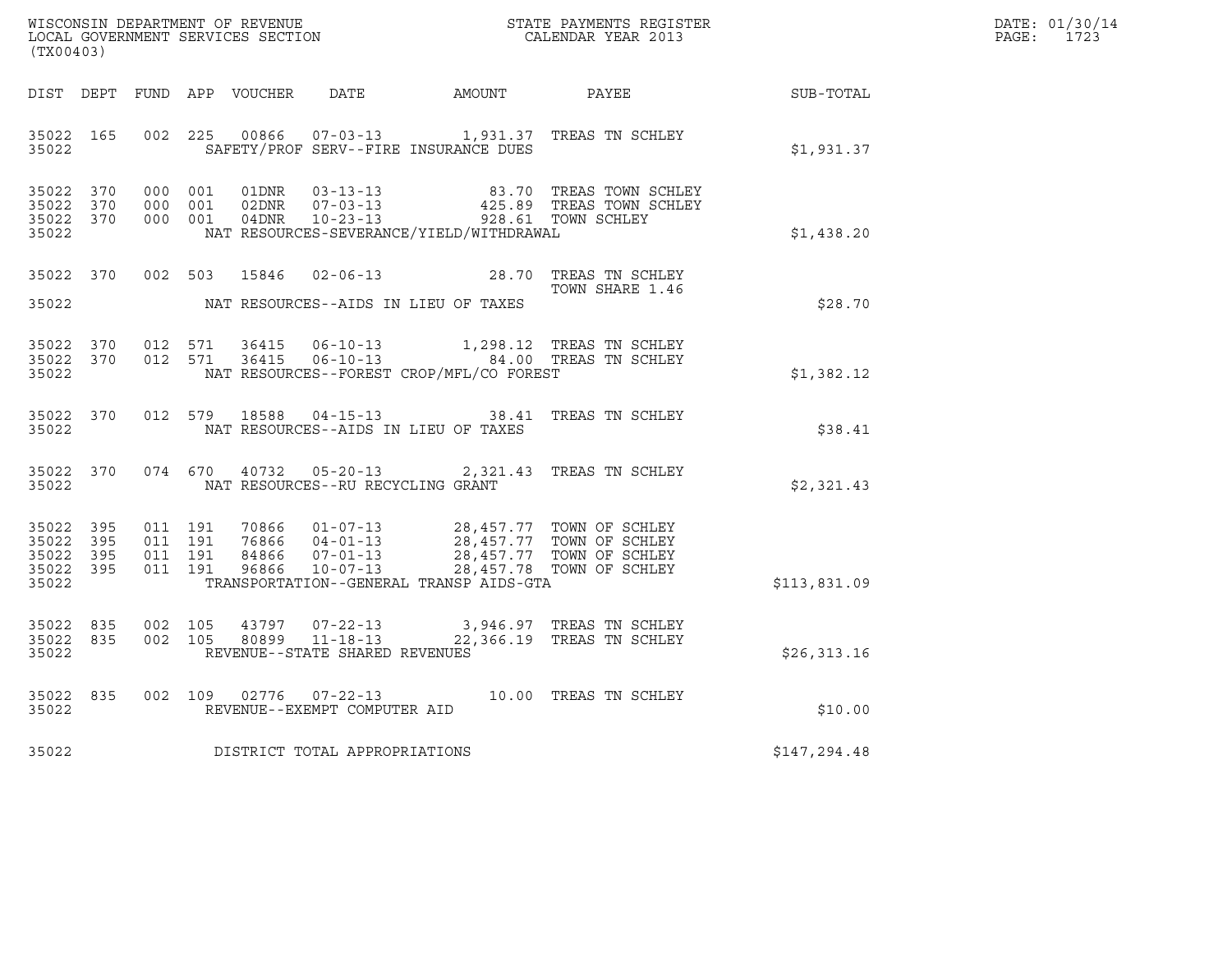| (TX00403)                                         |            |                                          |         | WISCONSIN DEPARTMENT OF REVENUE<br>LOCAL GOVERNMENT SERVICES SECTION |                                                        |                                                                                                                                                                                | STATE PAYMENTS REGISTER<br>CALENDAR YEAR 2013                                  |              | DATE: 01/30/14<br>PAGE: 1724 |
|---------------------------------------------------|------------|------------------------------------------|---------|----------------------------------------------------------------------|--------------------------------------------------------|--------------------------------------------------------------------------------------------------------------------------------------------------------------------------------|--------------------------------------------------------------------------------|--------------|------------------------------|
|                                                   |            |                                          |         |                                                                      |                                                        |                                                                                                                                                                                | DIST DEPT FUND APP VOUCHER DATE AMOUNT PAYEE THE SUB-TOTAL                     |              |                              |
| 35024 165<br>35024                                |            |                                          |         |                                                                      |                                                        | 002 225 00867 07-03-13 3,440.13 TREAS TN SCOTT<br>SAFETY/PROF SERV--FIRE INSURANCE DUES                                                                                        |                                                                                | \$3,440.13   |                              |
| 35024 370 000 001<br>35024 370<br>35024           |            |                                          | 000 001 |                                                                      |                                                        | NAT RESOURCES-SEVERANCE/YIELD/WITHDRAWAL                                                                                                                                       | 02DNR  07-03-13  630.52 TREAS TOWN SCOTT  04DNR  10-23-13  1,423.32 TOWN SCOTT | \$2,053.84   |                              |
| 35024                                             |            |                                          |         |                                                                      |                                                        | 35024 370 012 571 36416 06-10-13 248.88 TREAS TN SCOTT<br>NAT RESOURCES--FOREST CROP/MFL/CO FOREST                                                                             |                                                                                | \$248.88     |                              |
| 35024 370<br>35024                                |            |                                          |         |                                                                      | NAT RESOURCES--RU RECYCLING GRANT                      | 074 670 40733 05-20-13 2,197.08 TREAS TN SCOTT                                                                                                                                 |                                                                                | \$2,197.08   |                              |
| 35024 395<br>35024<br>35024 395<br>35024<br>35024 | 395<br>395 | 011 191<br>011 191<br>011 191<br>011 191 |         | 96867                                                                | $10 - 07 - 13$                                         | 70867  01-07-13  29,542.73  TOWN OF SCOTT<br>76867  04-01-13  29,542.73  TOWN OF SCOTT<br>84867  07-01-13  29,542.73  TOWN OF SCOTT<br>TRANSPORTATION--GENERAL TRANSP AIDS-GTA | 29,542.75 TOWN OF SCOTT                                                        | \$118,170.94 |                              |
| 35024 835 002 105<br>35024 835<br>35024           |            | 002 105                                  |         |                                                                      | 80900 11-18-13<br>REVENUE--STATE SHARED REVENUES       |                                                                                                                                                                                | 37,670.04 TREAS TN SCOTT                                                       | \$44,317.70  |                              |
| 35024 835<br>35024                                |            |                                          |         |                                                                      | 002 109 02777 07-22-13<br>REVENUE--EXEMPT COMPUTER AID |                                                                                                                                                                                | 736.00 TREAS TN SCOTT                                                          | \$736.00     |                              |
| 35024                                             |            |                                          |         |                                                                      | DISTRICT TOTAL APPROPRIATIONS                          |                                                                                                                                                                                |                                                                                | \$171,164.57 |                              |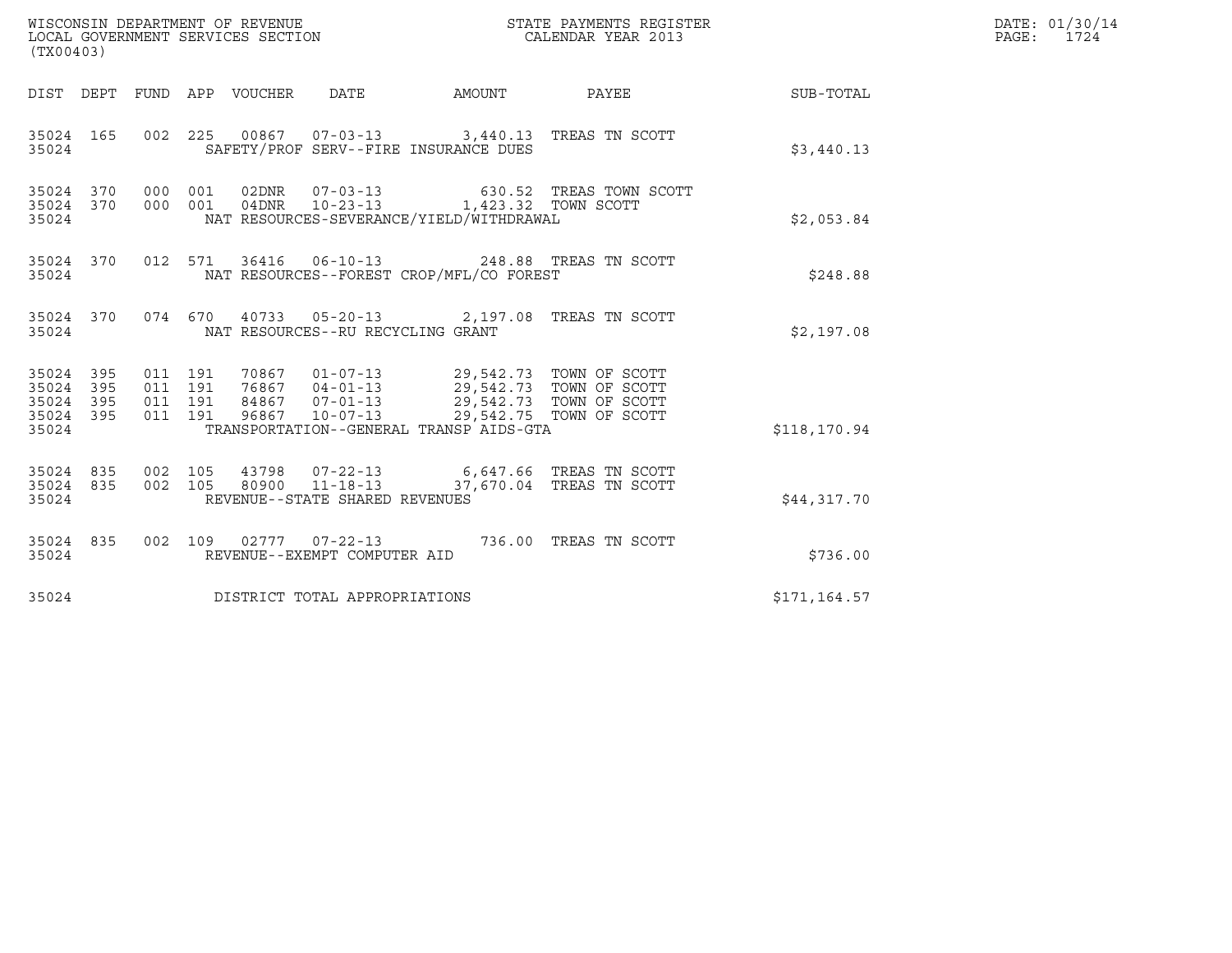| (TX00403)                                     |                   |                               |         |                                 | WISCONSIN DEPARTMENT OF REVENUE<br>LOCAL GOVERNMENT SERVICES SECTION |                                          | STATE PAYMENTS REGISTER<br>CALENDAR YEAR 2013                                                                                                                                                                                                                          |             | DATE: 01/30/14<br>PAGE: 1725 |
|-----------------------------------------------|-------------------|-------------------------------|---------|---------------------------------|----------------------------------------------------------------------|------------------------------------------|------------------------------------------------------------------------------------------------------------------------------------------------------------------------------------------------------------------------------------------------------------------------|-------------|------------------------------|
|                                               |                   |                               |         | DIST DEPT FUND APP VOUCHER DATE |                                                                      | AMOUNT PAYEE                             |                                                                                                                                                                                                                                                                        | SUB-TOTAL   |                              |
| 35026 165<br>35026                            |                   |                               |         |                                 |                                                                      | SAFETY/PROF SERV--FIRE INSURANCE DUES    | 002  225  00868  07-03-13   1,373.45  TREAS TN SKANAWAN                                                                                                                                                                                                                | \$1,373.45  |                              |
| 35026<br>35026<br>35026                       | 370<br>370        | 000 001                       | 000 001 |                                 |                                                                      | NAT RESOURCES-SEVERANCE/YIELD/WITHDRAWAL | 01DNR  03-13-13   1,977.45 TREAS TOWN SKANAWAN<br>02DNR  07-03-13    60.90 TREAS TOWN SKANAWAN                                                                                                                                                                         | \$2,038.35  |                              |
| 35026 370<br>35026                            |                   |                               |         |                                 |                                                                      | NAT RESOURCES--FOREST CROP/MFL/CO FOREST | 35026 370 012 571 36417 06-10-13 1,065.18 TREAS TN SKANAWAN<br>012 571 36417 06-10-13 1,427.22 TREAS TN SKANAWAN                                                                                                                                                       | \$2,492.40  |                              |
| 35026 370<br>35026                            |                   |                               |         |                                 | NAT RESOURCES--RU RECYCLING GRANT                                    |                                          | 074 670 40734 05-20-13 725.50 TREAS TN SKANAWAN                                                                                                                                                                                                                        | \$725.50    |                              |
| 35026 395<br>35026<br>35026<br>35026<br>35026 | 395<br>395<br>395 | 011 191<br>011 191<br>011 191 | 011 191 |                                 |                                                                      | TRANSPORTATION--GENERAL TRANSP AIDS-GTA  | $\begin{tabular}{lllllllllllllllllllll} \hline 70868 & 01-07-13 & 12,580.27 & TOWN OF SKANAWAN \\ 76868 & 04-01-13 & 12,580.27 & TOWN OF SKANAWAN \\ 84868 & 07-01-13 & 12,580.27 & TOWN OF SKANAWAN \\ 96868 & 10-07-13 & 12,580.28 & TOWN OF SKANAWAN \end{tabular}$ | \$50,321.09 |                              |
| 35026<br>35026<br>35026                       | 835<br>835        | 002 105                       | 002 105 |                                 | REVENUE--STATE SHARED REVENUES                                       |                                          | 43799  07-22-13  832.29  TREAS TN SKANAWAN<br>80901  11-18-13  4,716.30 TREAS TN SKANAWAN                                                                                                                                                                              | \$5,548.59  |                              |
| 35026 835<br>35026                            |                   |                               |         |                                 | REVENUE--EXEMPT COMPUTER AID                                         |                                          | 002 109 02778 07-22-13 3.00 TREAS TN SKANAWAN                                                                                                                                                                                                                          | \$3.00      |                              |
| 35026                                         |                   |                               |         |                                 | DISTRICT TOTAL APPROPRIATIONS                                        |                                          |                                                                                                                                                                                                                                                                        | \$62,502.38 |                              |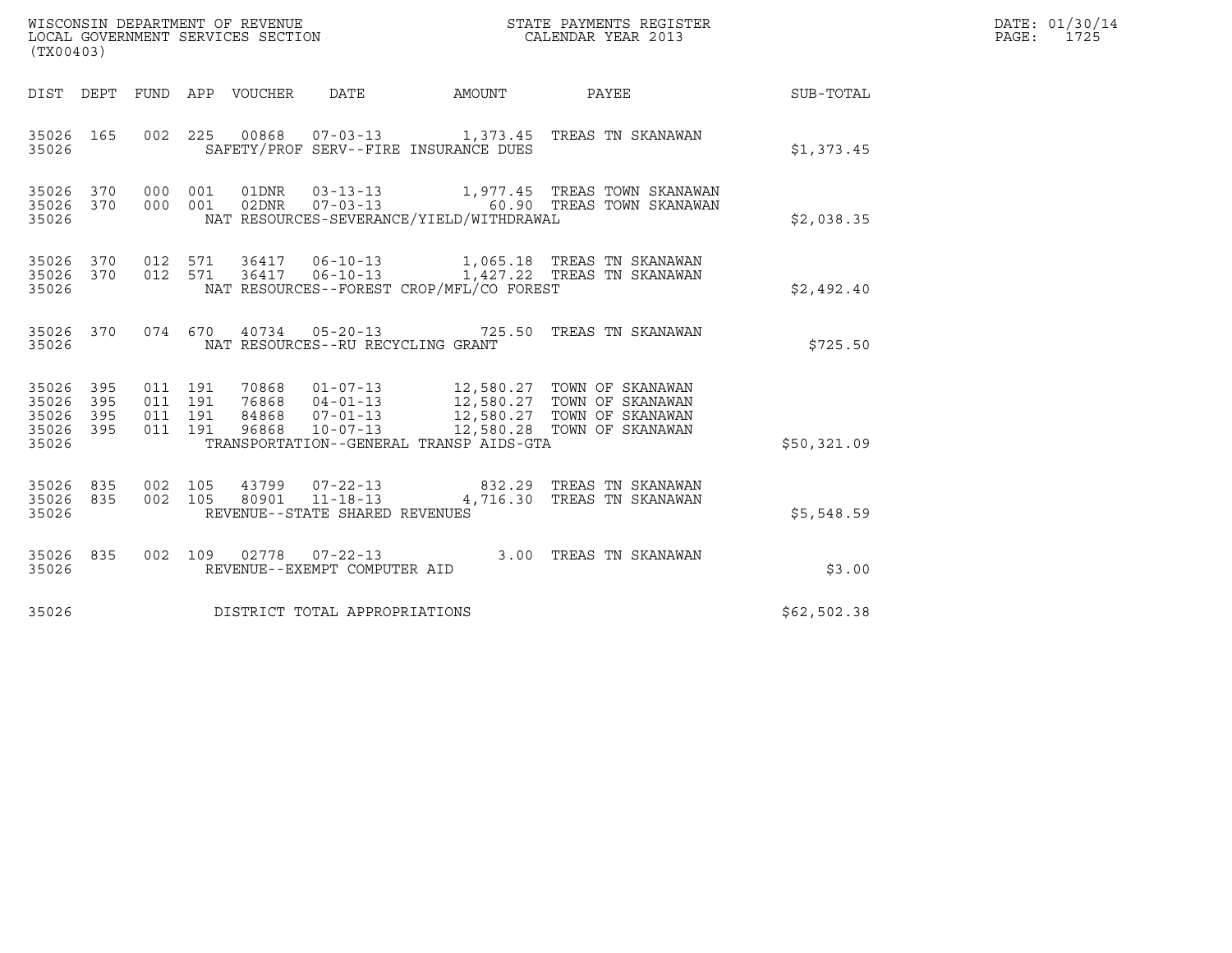| (TX00403)                                 |                          |                                  |            | WISCONSIN DEPARTMENT OF REVENUE<br>LOCAL GOVERNMENT SERVICES SECTION |                                                                                             |                                                                                                                       | STATE PAYMENTS REGISTER<br>CALENDAR YEAR 2013 |             | DATE: 01/30/14<br>PAGE:<br>1726 |
|-------------------------------------------|--------------------------|----------------------------------|------------|----------------------------------------------------------------------|---------------------------------------------------------------------------------------------|-----------------------------------------------------------------------------------------------------------------------|-----------------------------------------------|-------------|---------------------------------|
| DIST                                      | DEPT                     | FUND                             | APP        | VOUCHER                                                              | DATE                                                                                        | AMOUNT                                                                                                                | PAYEE                                         | SUB-TOTAL   |                                 |
| 35028<br>35028                            | 165                      | 002                              | 225        |                                                                      |                                                                                             | 00869  07-03-13  425.82<br>SAFETY/PROF SERV--FIRE INSURANCE DUES                                                      | TREAS TN SOMO                                 | \$425.82    |                                 |
| 35028<br>35028<br>35028                   | 370<br>370               | 012<br>012                       | 571<br>571 | 36418                                                                | 36418 06-10-13<br>06-10-13 474.45 TREAS TN SOMO<br>NAT RESOURCES--FOREST CROP/MFL/CO FOREST | \$4,464.38                                                                                                            |                                               |             |                                 |
| 35028<br>35028<br>35028<br>35028<br>35028 | 395<br>395<br>395<br>395 | 011 191<br>011<br>011<br>011 191 | 191<br>191 | 70869<br>76869<br>84869<br>96869                                     | $01 - 07 - 13$<br>$04 - 01 - 13$<br>$07 - 01 - 13$<br>$10 - 07 - 13$                        | 11,045.44 TOWN OF SOMO<br>11,045.44 TOWN OF SOMO<br>11,045.44 TOWN OF SOMO<br>TRANSPORTATION--GENERAL TRANSP AIDS-GTA | 11,045.47 TOWN OF SOMO                        | \$44,181.79 |                                 |
| 35028<br>35028<br>35028                   | 835<br>835               | 002<br>002                       | 105<br>105 | 43800<br>80902                                                       | $07 - 22 - 13$<br>$11 - 18 - 13$<br>REVENUE--STATE SHARED REVENUES                          | \$14,081.16                                                                                                           |                                               |             |                                 |
| 35028                                     |                          |                                  |            |                                                                      | DISTRICT TOTAL APPROPRIATIONS                                                               | \$63,153.15                                                                                                           |                                               |             |                                 |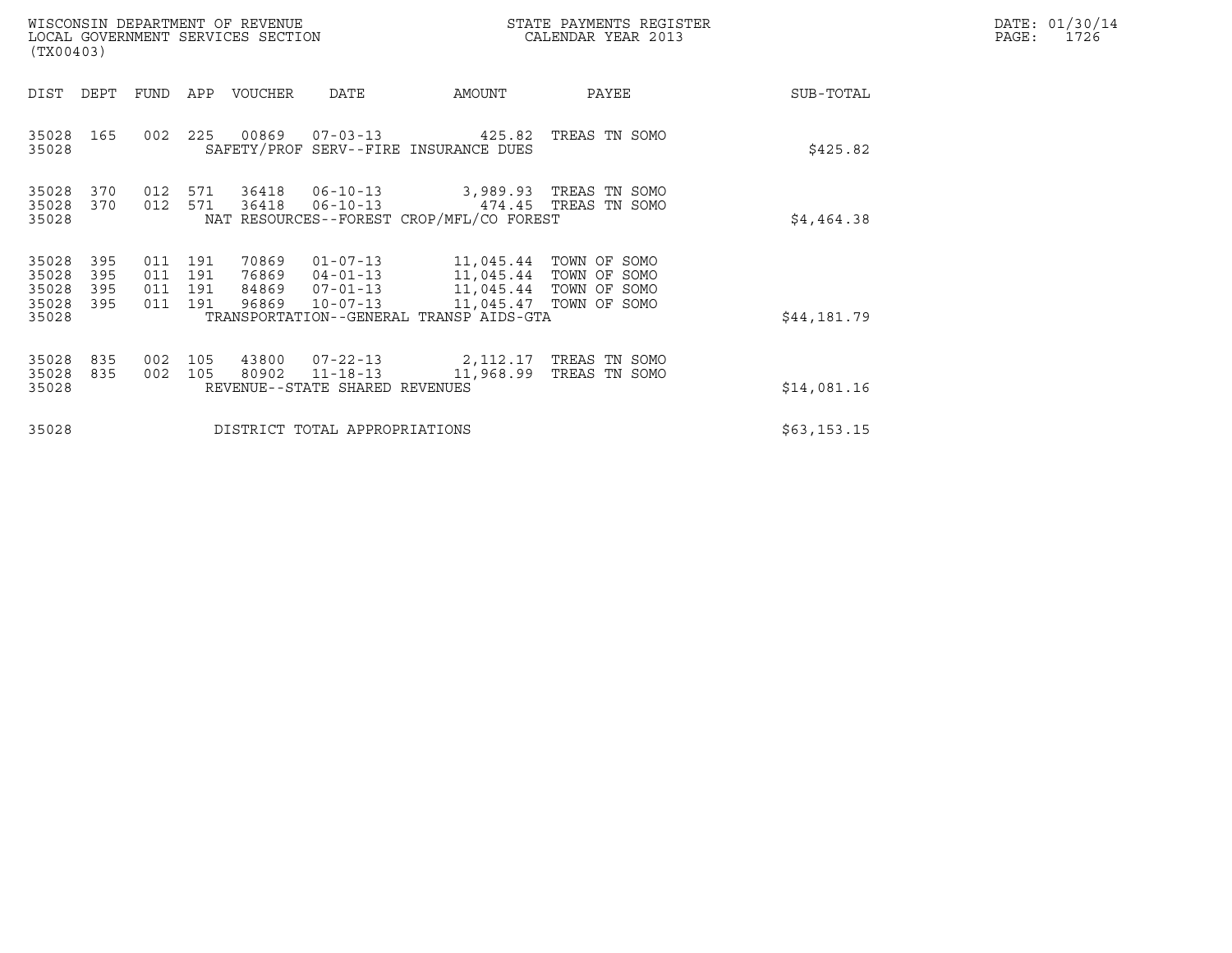| WISCONSIN DEPARTMENT OF REVENUE   | STATE PAYMENTS REGISTER | DATE: 01/30/14 |
|-----------------------------------|-------------------------|----------------|
| LOCAL GOVERNMENT SERVICES SECTION | CALENDAR YEAR 2013      | 1727<br>PAGE:  |

|                                                                        | WISCONSIN DEPARTMENT OF REVENUE<br>LOCAL GOVERNMENT SERVICES SECTION TERMS CONFIDENT SERVICES SECTION CALENDAR YEAR 2013<br>(TX00403) |  |  |  |                                         |                                            |                                                                                                        |              | DATE: 01/30/14<br>PAGE: 1727 |
|------------------------------------------------------------------------|---------------------------------------------------------------------------------------------------------------------------------------|--|--|--|-----------------------------------------|--------------------------------------------|--------------------------------------------------------------------------------------------------------|--------------|------------------------------|
|                                                                        |                                                                                                                                       |  |  |  |                                         |                                            | DIST DEPT FUND APP VOUCHER DATE AMOUNT PAYEE SUB-TOTAL                                                 |              |                              |
| 35030 165<br>35030                                                     |                                                                                                                                       |  |  |  |                                         | SAFETY/PROF SERV--FIRE INSURANCE DUES      | 002 225 00870 07-03-13 1,466.67 TREAS TN TOMAHAWK                                                      | \$1,466.67   |                              |
| 35030 370<br>35030 370<br>35030                                        |                                                                                                                                       |  |  |  |                                         | NAT RESOURCES-SEVERANCE/YIELD/WITHDRAWAL   | 000 001 02DNR 07-03-13 2,151.25 TREAS TOWN TOMAHAWK<br>000 001 04DNR 10-23-13 3,288.32 TOWN TOMAHAWK   | \$5,439.57   |                              |
|                                                                        |                                                                                                                                       |  |  |  |                                         | 35030 NAT RESOURCES--AIDS IN LIEU OF TAXES | 35030 370 002 503 15847 02-06-13 12,207.52 TREAS TN TOMAHAWK<br>TOWN SHARE 1046.38                     | \$12, 207.52 |                              |
| 35030 370<br>35030 370<br>35030                                        |                                                                                                                                       |  |  |  |                                         | NAT RESOURCES--FOREST CROP/MFL/CO FOREST   | 012 571 36419 06-10-13 1,513.52 TREAS TN TOMAHAWK<br>012 571 36419 06-10-13 6,085.91 TREAS TN TOMAHAWK | \$7,599.43   |                              |
|                                                                        |                                                                                                                                       |  |  |  | 35030 NAT RESOURCES--RU RECYCLING GRANT |                                            | 35030 370 074 670 40735 05-20-13 2,157.64 TREAS TN TOMAHAWK                                            | \$2,157.64   |                              |
| 35030 395<br>35030 395<br>35030 395<br>35030 395<br>35030 395<br>35030 |                                                                                                                                       |  |  |  |                                         | TRANSPORTATION--GENERAL TRANSP AIDS-GTA    |                                                                                                        | \$93,756.66  |                              |
| 35030 835<br>35030 835<br>35030                                        |                                                                                                                                       |  |  |  | REVENUE--STATE SHARED REVENUES          |                                            | 002 105 43801 07-22-13 1,158.99 TREAS TN TOMAHAWK<br>002 105 80903 11-18-13 6,567.63 TREAS TN TOMAHAWK | \$7,726.62   |                              |
|                                                                        |                                                                                                                                       |  |  |  | 35030 DISTRICT TOTAL APPROPRIATIONS     |                                            |                                                                                                        | \$130,354.11 |                              |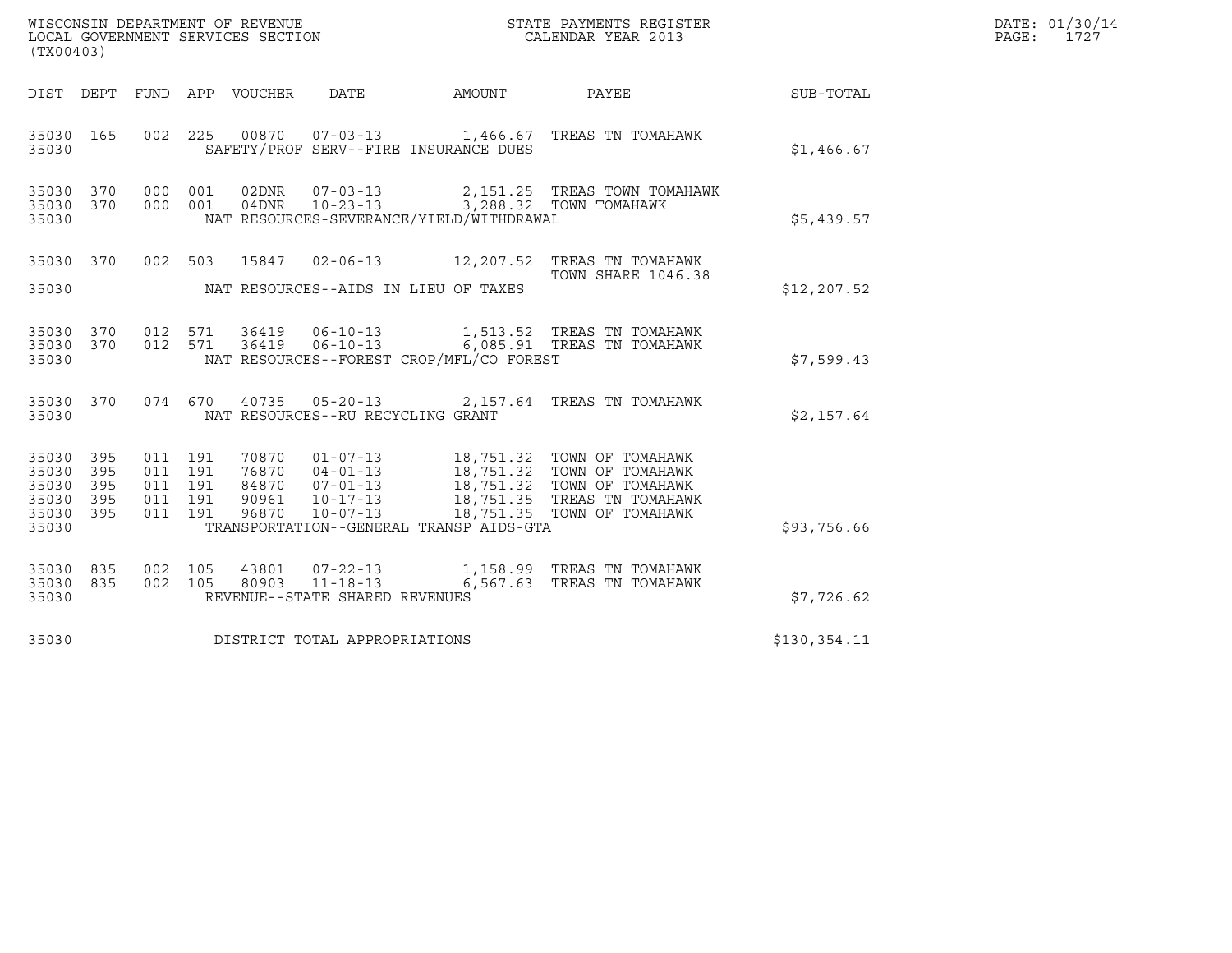| (TX00403)                                             |     |                                          |       | WISCONSIN DEPARTMENT OF REVENUE<br>LOCAL GOVERNMENT SERVICES SECTION |                                          | STATE PAYMENTS REGISTER<br>CALENDAR YEAR 2013                                                                                                                      |             | DATE: 01/30/14<br>PAGE: 1728 |
|-------------------------------------------------------|-----|------------------------------------------|-------|----------------------------------------------------------------------|------------------------------------------|--------------------------------------------------------------------------------------------------------------------------------------------------------------------|-------------|------------------------------|
|                                                       |     |                                          |       |                                                                      |                                          |                                                                                                                                                                    |             |                              |
| 35032 165<br>35032                                    |     |                                          |       |                                                                      | SAFETY/PROF SERV--FIRE INSURANCE DUES    | 002 225 00871 07-03-13 1,620.71 TREAS TN WILSON                                                                                                                    | \$1,620.71  |                              |
| 35032                                                 |     |                                          |       |                                                                      | NAT RESOURCES-SEVERANCE/YIELD/WITHDRAWAL | 35032 370 000 001 02DNR 07-03-13 2,174.95 TREAS TOWN WILSON                                                                                                        | \$2,174.95  |                              |
| 35032                                                 |     |                                          |       |                                                                      | NAT RESOURCES--FOREST CROP/MFL/CO FOREST | 35032 370 012 571 36420 06-10-13 3,325.13 TREAS TN WILSON 35032 370 012 571 36420 06-10-13 743.78 TREAS TN WILSON                                                  | \$4,068.91  |                              |
| 35032                                                 |     |                                          |       | NAT RESOURCES--RU RECYCLING GRANT                                    |                                          | 35032 370 074 670 40736 05-20-13 3,200.10 TREAS TN WILSON                                                                                                          | \$3,200.10  |                              |
| 35032 395<br>35032<br>35032 395<br>35032 395<br>35032 | 395 | 011 191<br>011 191<br>011 191<br>011 191 | 96871 | $10 - 07 - 13$                                                       | TRANSPORTATION--GENERAL TRANSP AIDS-GTA  | 70871  01-07-13  14,804.52  TOWN OF WILSON<br>76871  04-01-13  14,804.52  TOWN OF WILSON<br>84871  07-01-13  14,804.52  TOWN OF WILSON<br>14,804.52 TOWN OF WILSON | \$59,218.08 |                              |
| 35032 835<br>35032                                    |     | 35032 835 002 105<br>002 105             |       | $80904$ $11 - 18 - 13$<br>REVENUE--STATE SHARED REVENUES             |                                          | 43802  07-22-13  614.72  TREAS TN WILSON<br>3,483.42 TREAS TN WILSON                                                                                               | \$4,098.14  |                              |
| 35032 835<br>35032                                    |     |                                          |       | REVENUE--EXEMPT COMPUTER AID                                         |                                          | 002 109 02779 07-22-13 1.00 TREAS TN WILSON                                                                                                                        | \$1.00      |                              |
| 35032                                                 |     |                                          |       | DISTRICT TOTAL APPROPRIATIONS                                        |                                          |                                                                                                                                                                    | \$74,381.89 |                              |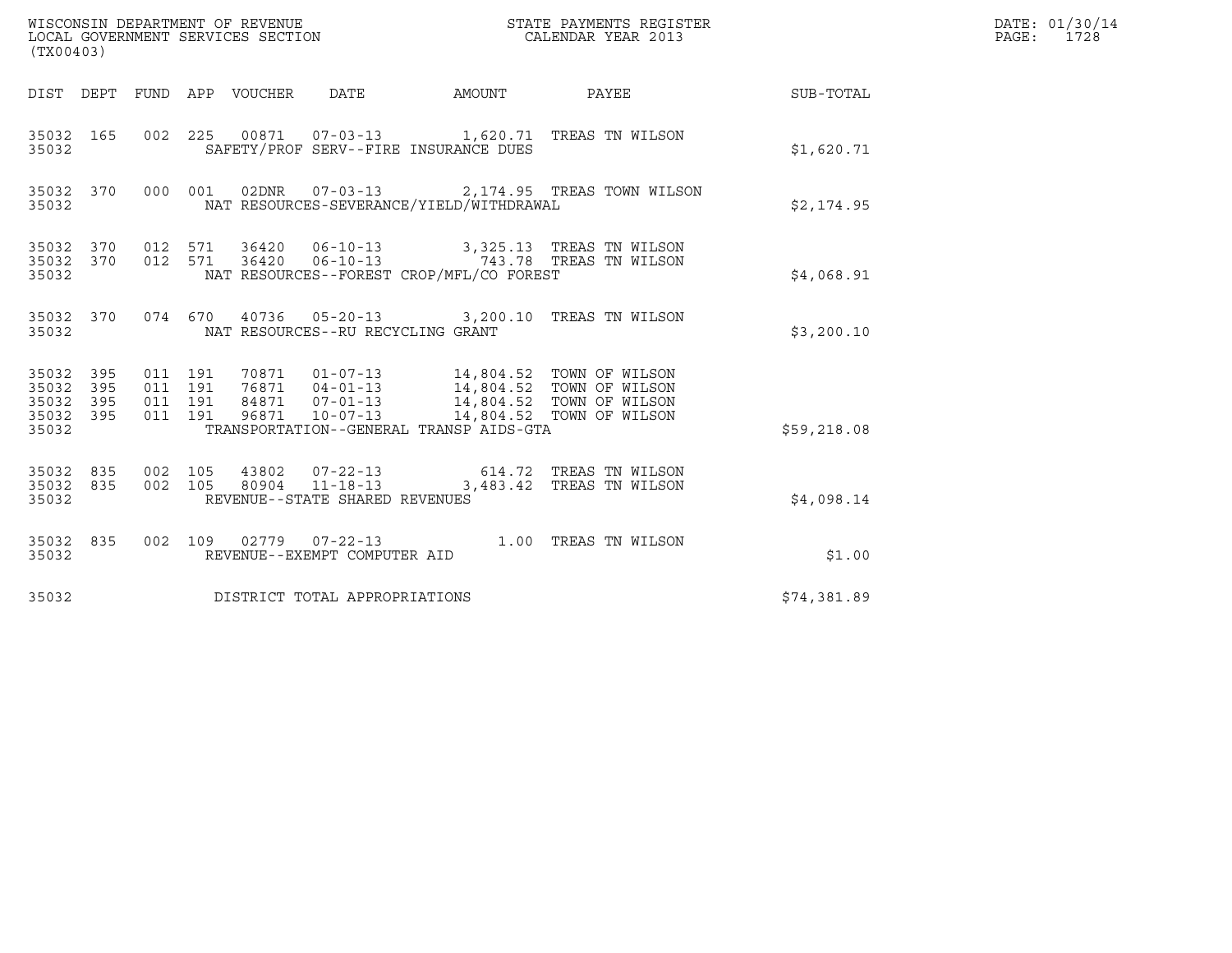| (TX00403)                                                 |           |                                          |     |                         |                                                                                            |                                      | % WISCONSIN DEPARTMENT OF REVENUE $$\tt STATE$ PAYMENTS REGISTER LOCAL GOVERNMENT SERVICES SECTION $$\tt CALEINDAR$ YEAR 2013                                                                                |               | DATE: 01/30/14<br>$\mathtt{PAGE:}$<br>1729 |
|-----------------------------------------------------------|-----------|------------------------------------------|-----|-------------------------|--------------------------------------------------------------------------------------------|--------------------------------------|--------------------------------------------------------------------------------------------------------------------------------------------------------------------------------------------------------------|---------------|--------------------------------------------|
|                                                           |           |                                          |     |                         |                                                                                            |                                      |                                                                                                                                                                                                              |               |                                            |
| 35251                                                     |           |                                          |     |                         | SAFETY/PROF SERV--FIRE INSURANCE DUES                                                      |                                      | 35251 165 002 225 00872 07-03-13 15,032.66 TREAS CITY MERRILL                                                                                                                                                | \$15,032.66   |                                            |
|                                                           |           |                                          |     |                         | 35251 NAT RESOURCES--AIDS IN LIEU OF TAXES                                                 |                                      | 35251 370 002 503 15848 02-06-13 10,277.26 TREAS CITY MERRILL<br><b>TOWN SHARE 4461.66</b>                                                                                                                   | \$10, 277.26  |                                            |
| 35251                                                     |           |                                          |     |                         | NAT RESOURCES--AIDS IN LIEU OF TAXES                                                       |                                      | 35251 370 012 579 18589 04-15-13 185.54 TREAS CITY MERRILL                                                                                                                                                   | \$185.54      |                                            |
|                                                           |           | 35251 200                                |     |                         | NAT RESOURCES--URBAN FORESTRY GRANTS                                                       |                                      | 35251 370 012 587 01726 01-14-13 2,485.50 TREAS CITY MERRILL                                                                                                                                                 | \$2,485.50    |                                            |
|                                                           |           |                                          |     |                         | 35251 NAT RESOURCES--RU RECYCLING GRANT                                                    |                                      | 35251 370 074 670 40737 05-20-13 32,689.29 TREAS CITY MERRILL                                                                                                                                                | \$32,689.29   |                                            |
| 35251                                                     |           |                                          |     |                         | NAT RESOURCES--STEWARDSHIP 2000                                                            |                                      | 35251 370 095 512 01647 01-04-13 196.76 TREAS CITY MERRILL 35251 370 095 512 01647 01-04-13 25,930.00 TREAS CITY MERRILL                                                                                     | \$26, 126.76  |                                            |
| 35251 395<br>35251 395<br>35251 395<br>35251              | 35251 395 |                                          |     |                         | TRANSPORTATION--CONNECTING HIGHWAY AIDS                                                    |                                      | 011 162 72046 01-07-13 21,467.10 CITY OF MERRILL<br>011 162 78046 04-01-13 21,467.10 CITY OF MERRILL<br>011 162 98046 07-01-13 21,467.10 CITY OF MERRILL<br>011 162 98046 10-07-13 21,467.13 CITY OF MERRILL | \$85,868.43   |                                            |
| 35251 395<br>35251 395<br>35251 395<br>35251 395<br>35251 |           | 011 177<br>011 177<br>011 177<br>011 177 |     |                         | TRANSPORTATION--TRANSIT AID                                                                |                                      | 00034   12-30-13   16,290.00   CITY OF MERRILL<br>80034   06-14-13   27,150.00   CITY OF MERRILL<br>88034   07-08-13   27,150.00   CITY OF MERRILL<br>92034   09-30-13   27,150.00   CITY OF MERRILL         | \$97,740.00   |                                            |
| 35251 395<br>35251<br>35251 395<br>35251                  | 395       | 011 182<br>011<br>011 182                | 182 | 66331<br>84935<br>93256 | $02 - 26 - 13$<br>$08 - 21 - 13$<br>$11 - 06 - 13$<br>TRANSPORTATION--TRANSIT AIDS-FEDERAL | 70,347.00<br>113,364.00<br>55,584.00 | TREAS CITY MERRILL<br>TREAS CITY MERRILL<br>TREAS CITY MERRILL                                                                                                                                               | \$239, 295.00 |                                            |
| 35251 395<br>35251 395<br>35251                           |           | 011 185<br>011 185                       |     | 72327<br>92059          | $04 - 22 - 13$<br>$10 - 28 - 13$<br>TRANSPORTATION--HIGHWAY SAFETY-FEDERAL                 |                                      | 4,000.00 TREAS CITY MERRILL<br>7,000.00 TREAS CITY MERRILL                                                                                                                                                   | \$11,000.00   |                                            |
| 35251<br>35251 395                                        | 395       | 011 191<br>011 191                       |     | 70872<br>76872          | $01 - 07 - 13$<br>$04 - 01 - 13$                                                           |                                      | 111,628.23 CITY OF MERRILL<br>111,628.23 CITY OF MERRILL                                                                                                                                                     |               |                                            |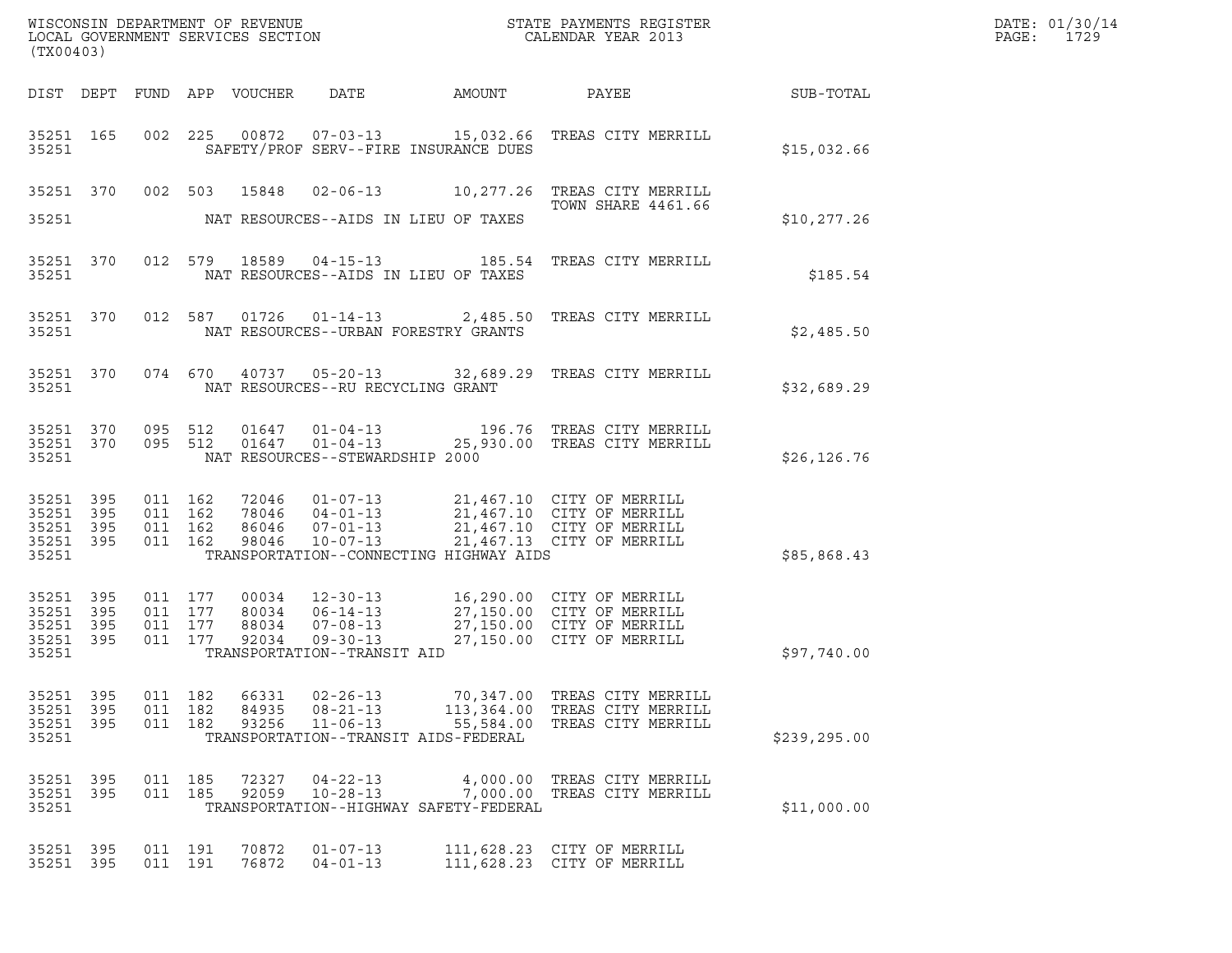| (TX00403)          |                                |                    |                                                                       |                                              | WISCONSIN DEPARTMENT OF REVENUE<br>LOCAL GOVERNMENT SERVICES SECTION CALENDAR YEAR 2013                                            |                | DATE: 01/30/14<br>PAGE: 1730 |
|--------------------|--------------------------------|--------------------|-----------------------------------------------------------------------|----------------------------------------------|------------------------------------------------------------------------------------------------------------------------------------|----------------|------------------------------|
|                    |                                |                    |                                                                       |                                              | DIST DEPT FUND APP VOUCHER DATE AMOUNT PAYEE TO SUB-TOTAL                                                                          |                |                              |
| 35251 395<br>35251 | 35251 395                      | 011 191<br>011 191 |                                                                       | TRANSPORTATION--GENERAL TRANSP AIDS-GTA      | 84872  07-01-13    111,628.23    CITY OF MERRILL<br>96872 10-07-13 111,628.25 CITY OF MERRILL                                      | \$446,512.94   |                              |
| 35251              |                                |                    |                                                                       | TRANSPORTATION--LRIP/TRIP/MSIP GRANTS        | 35251 395 011 278 68165 03-12-13 38,688.64 TREAS CITY MERRILL                                                                      | \$38,688.64    |                              |
| 35251              |                                |                    |                                                                       | HS--AMBULANCE FUNDING ASSISTANCE GRANTS      | 35251 435 005 162 01HSD 09-03-13 6,269.19 CITY MERRILL - LINCOLN COU                                                               | \$6, 269.19    |                              |
|                    | 35251 200                      |                    | JUSTICE--LAW ENFORCEMENT TRAINING                                     |                                              | 35251 455 002 231 00408 02-11-13 3,360.00 TREAS CITY MERRILL                                                                       | \$3,360.00     |                              |
| 35251              |                                |                    | REVENUE--STATE SHARED REVENUES                                        |                                              | 35251 835 002 105 43803 07-22-13 701,082.36 TREAS CITY MERRILL<br>35251 835 002 105 80905 11-18-13 2,598,555.16 TREAS CITY MERRILL | \$3,299,637.52 |                              |
| 35251              |                                |                    | REVENUE--EXEMPT COMPUTER AID                                          |                                              | 35251 835 002 109 02780 07-22-13 50,833.00 TREAS CITY MERRILL<br>35251 835 002 109 05173 07-22-13 16,829.00 TREAS CITY MERRILL     | \$67,662.00    |                              |
| 35251              | 35251 835 002 302<br>35251 835 |                    |                                                                       | REVENUE-FIRST DOLLAR/SCHOOL LEVY CREDITS     | 002 302 10050 07-22-13 560,214.77 TREAS CITY MERRILL<br>002 302 11050 07-22-13 205,641.92 TREAS CITY MERRILL                       | \$765,856.69   |                              |
|                    | 35251 835                      |                    |                                                                       | 35251 DOA-PAYMENT FOR MUNICIPAL SERVICES AID | 002 501 00002 02-01-13 14,101.80 TREAS CITY MERRILL                                                                                | \$14,101.80    |                              |
| 35251              | 35251 835<br>35251 835         | 021 363            | 35727 03-25-13<br>021 363 37189 03-25-13<br>REVENUE--LOTTERY CREDIT - |                                              | 4,194.20 TREAS CITY MERRILL<br>198,604.53 TREAS CITY MERRILL                                                                       | \$202,798.73   |                              |
| 35251              |                                |                    | DISTRICT TOTAL APPROPRIATIONS                                         |                                              |                                                                                                                                    | \$5,365,587.95 |                              |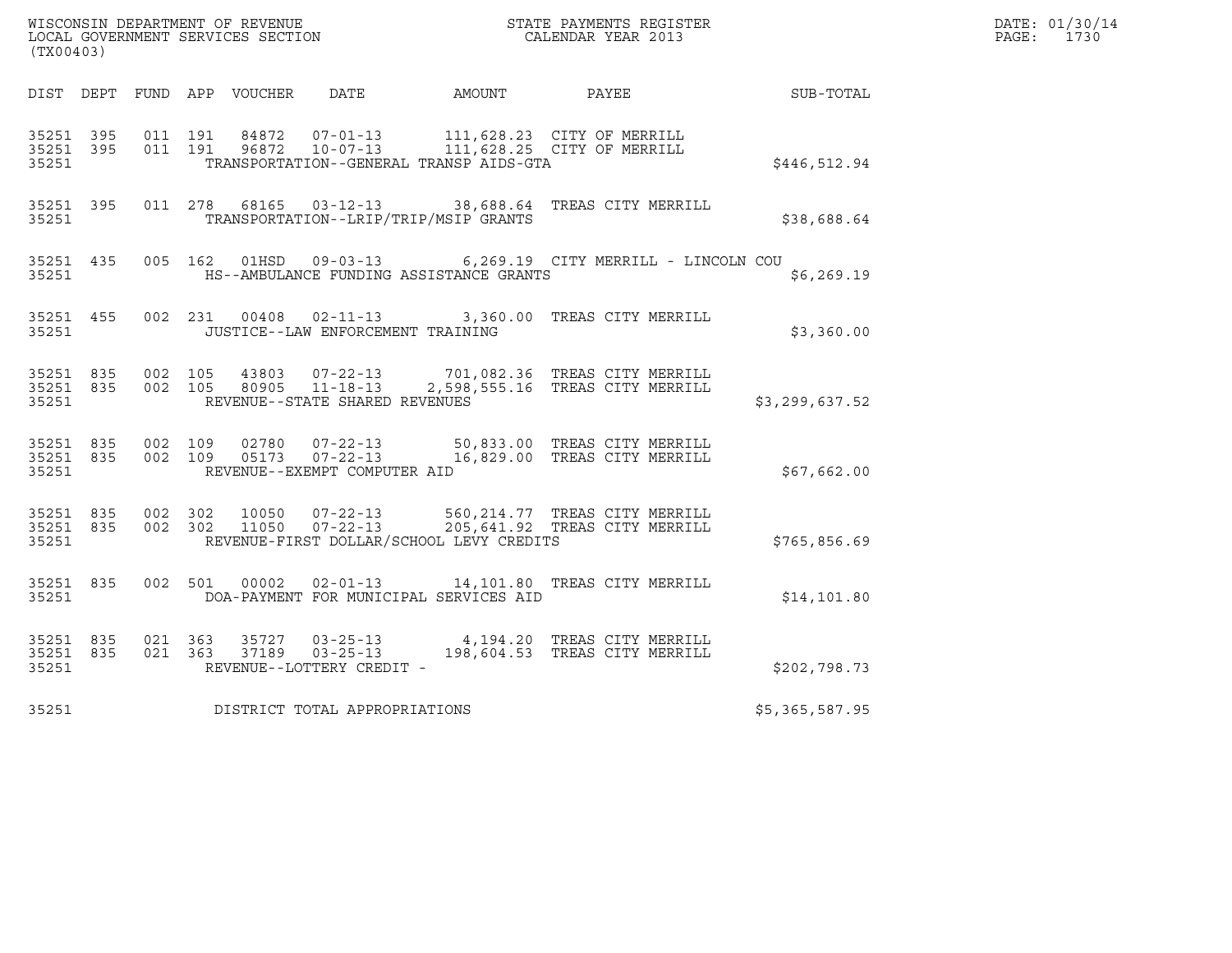| (TX00403)                                         |                   |                                          |         |                            |                                   |                                          |                                                                                                                                                                        |               | DATE: 01/30/14<br>$\mathtt{PAGE}$ :<br>1731 |
|---------------------------------------------------|-------------------|------------------------------------------|---------|----------------------------|-----------------------------------|------------------------------------------|------------------------------------------------------------------------------------------------------------------------------------------------------------------------|---------------|---------------------------------------------|
|                                                   |                   |                                          |         | DIST DEPT FUND APP VOUCHER | DATE                              | AMOUNT                                   | PAYEE                                                                                                                                                                  | SUB-TOTAL     |                                             |
| 35286                                             | 35286 165         |                                          |         |                            |                                   | SAFETY/PROF SERV--FIRE INSURANCE DUES    | 002 225 00873 07-03-13 8,001.98 TREAS CITY TOMAHAWK                                                                                                                    | \$8,001.98    |                                             |
| 35286                                             | 35286 370         |                                          |         | 012 571 36421              |                                   | NAT RESOURCES--FOREST CROP/MFL/CO FOREST | 06-10-13 5.05 TREAS CITY TOMAHAWK                                                                                                                                      | \$5.05        |                                             |
| 35286                                             | 35286 370         |                                          |         | 012 579 18590              |                                   | NAT RESOURCES--AIDS IN LIEU OF TAXES     | 04-15-13 54.54 TREAS CITY TOMAHAWK                                                                                                                                     | \$54.54       |                                             |
| 35286                                             | 35286 370         |                                          |         |                            | NAT RESOURCES--RU RECYCLING GRANT |                                          | 074 670 40738 05-20-13 12,347.69 TREAS CITY TOMAHAWK                                                                                                                   | \$12,347.69   |                                             |
| 35286<br>35286<br>35286<br>35286 395<br>35286     | 395<br>395<br>395 | 011 162<br>011 162<br>011 162<br>011 162 |         | 98047                      | 10-07-13                          | TRANSPORTATION--CONNECTING HIGHWAY AIDS  | 72047  01-07-13  7,084.62  CITY OF TOMAHAWK<br>78047  04-01-13  7,084.62  CITY OF TOMAHAWK<br>86047  07-01-13  7,084.62  CITY OF TOMAHAWK<br>7,084.62 CITY OF TOMAHAWK | \$28,338.48   |                                             |
| 35286 395<br>35286                                |                   | 011 185                                  |         |                            |                                   | TRANSPORTATION--HIGHWAY SAFETY-FEDERAL   | 93708  11-12-13  4,166.07  TREAS CITY TOMAHAWK                                                                                                                         | \$4,166.07    |                                             |
| 35286<br>35286 395<br>35286<br>35286 395<br>35286 | 395<br>395        | 011 191<br>011 191<br>011 191            | 011 191 | 84873<br>96873             | $10 - 07 - 13$                    | TRANSPORTATION--GENERAL TRANSP AIDS-GTA  | 70873  01-07-13  46,338.97  CITY OF TOMAHAWK<br>76873  04-01-13  46,338.97  CITY OF TOMAHAWK<br>07-01-13 46,338.97 CITY OF TOMAHAWK<br>46,338.99 CITY OF TOMAHAWK      | \$185, 355.90 |                                             |
| 35286 395<br>35286                                |                   |                                          |         | 011 286 63140              |                                   | TRANSPORTATION--ENHANCEMENT GRANTS--FED  | 01-24-13 26,047.67 TREAS CITY TOMAHAWK                                                                                                                                 | \$26,047.67   |                                             |
| 35286 435<br>35286                                |                   | 005 162                                  |         | 01HSD                      | $09 - 03 - 13$                    | HS--AMBULANCE FUNDING ASSISTANCE GRANTS  | 5,256.89 CITY TOMAHAWK - LINCOLN COU                                                                                                                                   | \$5,256.89    |                                             |
| 35286                                             |                   |                                          |         |                            | JUSTICE--LAW ENFORCEMENT TRAINING |                                          | 35286 455 002 231 00584 02-15-13 1,120.00 TREAS CITY TOMAHAWK                                                                                                          | \$1,120.00    |                                             |
| 35286 835<br>35286                                | 35286 835         | 002 105<br>002 105                       |         |                            | REVENUE--STATE SHARED REVENUES    |                                          | 43804  07-22-13   147,564.23   TREAS CITY TOMAHAWK<br>80906  11-18-13  540,500.01  TREAS CITY TOMAHAWK                                                                 | \$688,064.24  |                                             |
| 35286 835<br>35286 835                            |                   | 002 109<br>002 109                       |         | 02781                      | 07-22-13<br>05174 07-22-13        |                                          | 6,323.00 TREAS CITY TOMAHAWK<br>4,927.00 TREAS CITY TOMAHAWK                                                                                                           |               |                                             |